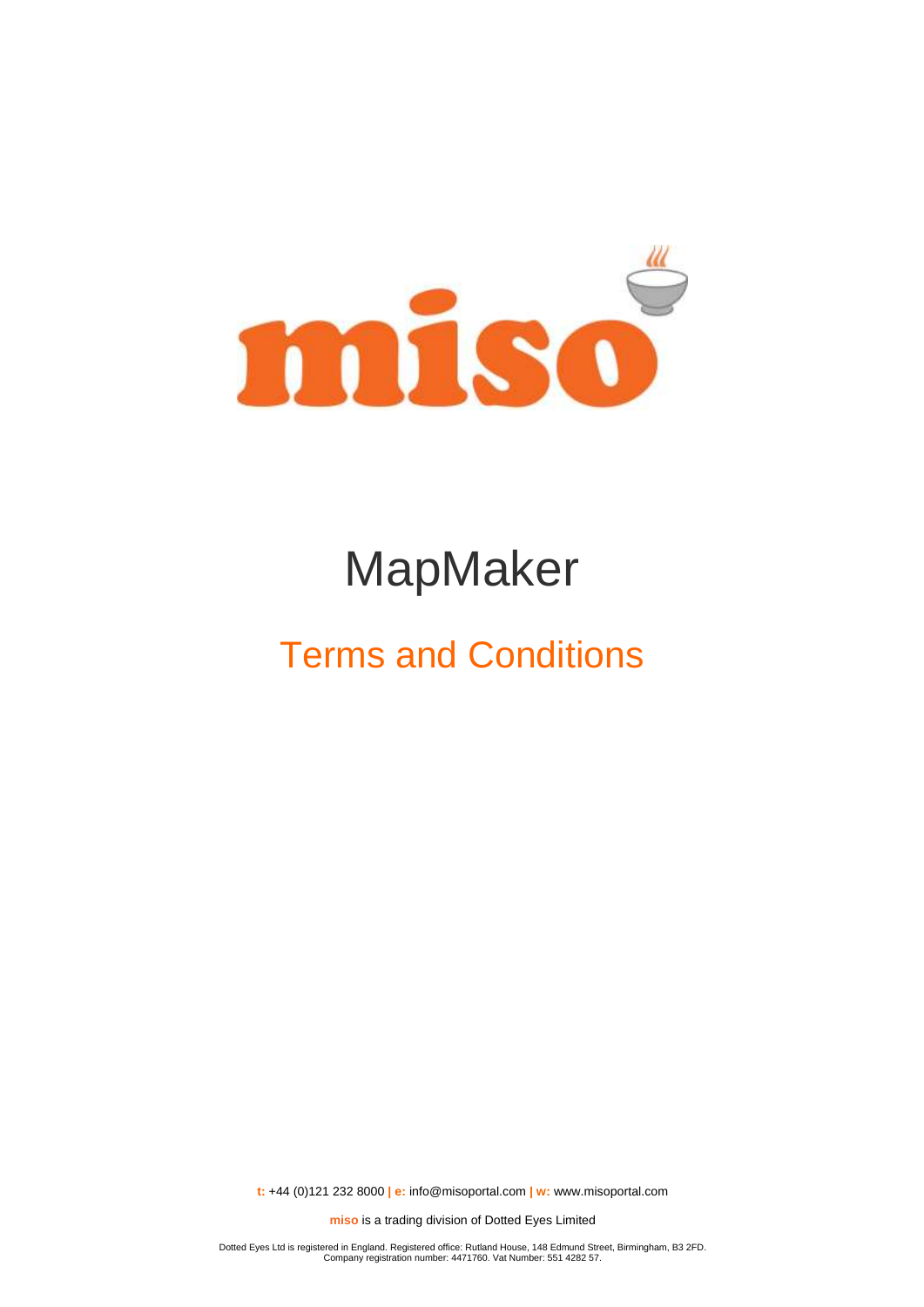

## **MAPMAKER**

## **TERMS AND CONDITIONS**

These pages together with the Dotted Eyes miso order form (**Order Form**) tell you the terms and conditions on which we have agreed to provide our miso service to you. Please read these terms and conditions carefully before ordering any Services. By ordering any Services you agree to be bound by these terms and conditions (**Terms & Conditions**).

### **1. Information about us**

Miso is a trading name of Dotted Eyes Limited. Dotted Eyes Limited (**Dotted Eyes**, **miso, we**, **us or our**) is registered in England and Wales under company number 04471760 and our registered office is Rutland House, 148 Edmund Street, Birmingham, B3 2FD. You are the entity named as the customer on the Order Form (**Customer**, **you** or **your**).

## **2. How this Agreement is formed between you and us**

You need to complete an order for the Services using the Order Form (**Order**). The Order constitutes an offer by you to us to buy the Services. All Orders are subject to acceptance by us, and we will confirm such acceptance to you by sending you an invoice and/or an email relating to your Order that confirms that we have accepted your Order (**Order Confirmation**). The agreement between us (**Agreement**) will only be formed when we send you the Order Confirmation.

## **3. Accepting the Terms**

- 3.1. In order to use the Service, you must firstly agree to the Terms. You may not use the Service if you do not accept the Terms.
- 3.2. You can accept the Terms by simply using the Service. You understand and agree that miso will treat your use of the Service as acceptance of the Terms from that point onwards**.**
- 3.3. The Terms form a legally binding agreement between you (this includes your organisation its employees, Affiliates and Contractors) and miso in relation to your use of its products and services.
- 3.4. The Terms apply to all users of miso portal and the MapMaker Service.

## **4. Changes to the Terms**

4.1. Miso reserves the right to make changes to the Terms & Conditions. from time to time. The most current version of our MapMaker Terms and Conditions (including the updated date) can be found at [www.misoportal.com/legal](http://www.misoportal.com/legal) It is therefore important that you check our website frequently for updates. If you do not agree to the updated Terms and Conditions you must stop using the Service. Your continued use of the Service, after the date our updated Terms are made available on our website, will constitute your acceptance of the updated Terms and Conditions.

## **5. Defined Terms & Interpretation**

**Affiliate:** of a Party means any Person which, during the Term, is a subsidiary or sister company, or representative of that Party in which the relevant party, directly or indirectly, owns more than 50% or the shares or is under common control **Agreement:** the Order Form(s) together with these Terms & Conditions and any schedules, annexes, appendices and documents referenced in this Agreement. **Applicable Law:** means, where applicable to a Party and relevant to this Agreement, any and all (a) legislation, laws, statutes, decisions, rulings, codes, government policies, regulations, by-laws or licensing conditions (including Data Protection Laws); and (b) mandatory industry requirements and regulations, binding codes of practice, and decisions and directions of any relevant governmental or regulatory, co-regulatory. or self-regulatory authority or agency of competent jurisdiction

**Authorised Administrator**: person authorised to sign legally binding agreements on behalf of the organisation.

**Authorised Users:** those nominated individuals within the customer Organisation and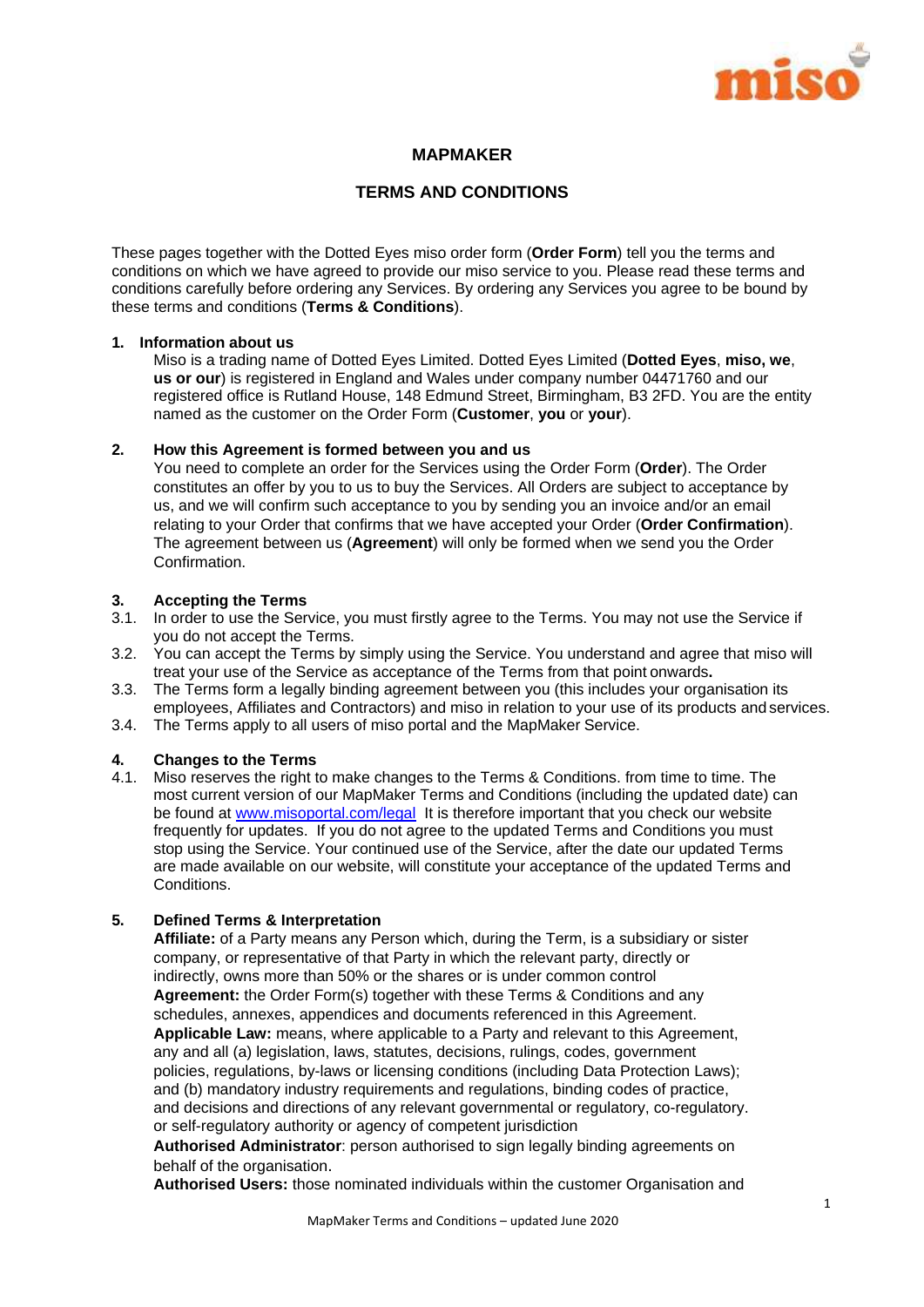

Contractors, Subcontractors and Affiliates of the Customer who you authorise to and/or give access to use the service.

**Business Day:** any day which is not a Saturday, Sunday or public holiday in England. **Confidential Information:** means all information disclosed by a Party (the "Disclosing Party") to the other Party (the "Receiving Party"), whether orally or in writing, if designated as confidential, that reasonably should be understood to be confidential given the nature of the information and the circumstances surrounding the disclosure. Confidential Information does not include any information that: (i) is or becomes generally known to the public, other than due to Receiving Party's breach of this Agreement; (ii) was rightfully known to the Receiving Party before obtaining it from the Disclosing Party; (iii) is received from a third party without breach of any obligation owed to the Disclosing Party; or (iv) was independently developed by the Receiving Party without use of the Disclosing Party's Confidential Information and for which the Receiving Party can provide documentary evidence created at the same time as the development that verifies the development was independent.

**Contractor:** means those independent third parties who perform services related to this Agreement for you, but solely to the extent they are acting on your behalf.

**Customer Data.** Customer Data means any business information or other data which you input, upload or provide to miso for the purpose of using the service

**Customer Personal Data.** means all Personal Data processed by miso and its Affiliates on behalf of the Customer under or in connection with this Agreement

**Customer Subcontractor:** each subcontractor of yours who is authorised by you to use the service on your behalf.

**Documentation:** means any supporting product help and technical specifications documentation provided by miso with the online service to you.

**Data Protection Laws:** means any laws and regulations relating to privacy or the use or processing of data relating to natural persons, including: (a) EU Directives 95/46/EC and 2002/58/EC (as amended by 2009/139/EC) and any legislation implementing or made pursuant to such directives, including the Privacy and Electronic Communications (EC Directive) Regulations 2003; and (b) EU Regulation 2016/679 ("GDPR"); and (c) any laws or regulations ratifying, implementing, adopting, supplementing or replacing GDPR. In this Agreement, unless the context otherwise requires**, "Data Controller", "Data Processor", "Data Subject", "Personal Data", "process", "processing", "transfer"** (in the context of Personal Data transfers) and

**"appropriate technical and organisational measures"** shall have the meanings and otherwise be interpreted in accordance the GDPR

**Effective Date:** the date set out in the Order Form(s), the date of this Agreement or the date you first use the service

**Fees:** the fees for the provision of the Services and Transactions as set out in Order Form and referred to in clause 12 of these Terms & Conditions.

**Force Majeure:** means any cause, preventing either Party from performing any or all of its obligations, which is beyond the reasonable control of the Party so prevented and which may include nationwide strikes, lock-outs or other industrial disputes, nuclear accident or acts of God, war or terrorist activity, riot, civil commotion, malicious damage, compliance with any new Applicable Law or change in Applicable Law, breakdown of plant or machinery, internet delays or

failures or connectivity issues, fire, flood, storm or default of suppliers or sub-contractors (but only where such supplier or sub-contractor's default is itself attributable to force majeure as set out here) and any other acts, events, omissions or accidents

**Group Company**: means in relation to a Party, a company that directly or indirectly controls, is controlled by, or is under common control with any subsidiary or holding company of that Party **Initial Term:** as set out on the Order Form.

**Intellectual Property Rights:** all patents, copyrights, design rights, trademarks, service marks, trade secrets, know-how, database rights and other rights in the nature of intellectual property rights (whether registered or unregistered) and all applications for the same, anywhere in the world.

**Licence:** the right to use the Services as set out in these Terms & Conditions.

**Normal Business Hours:** 9.00 am to 5.00 pm local UK time, each Business Day, excluding Bank Holidays.

**Open Source Software:** the computer programs used by the Proprietary Software which are sub-licensed by miso under third party open source licences. <https://opensource.org/licenses/postgresql> and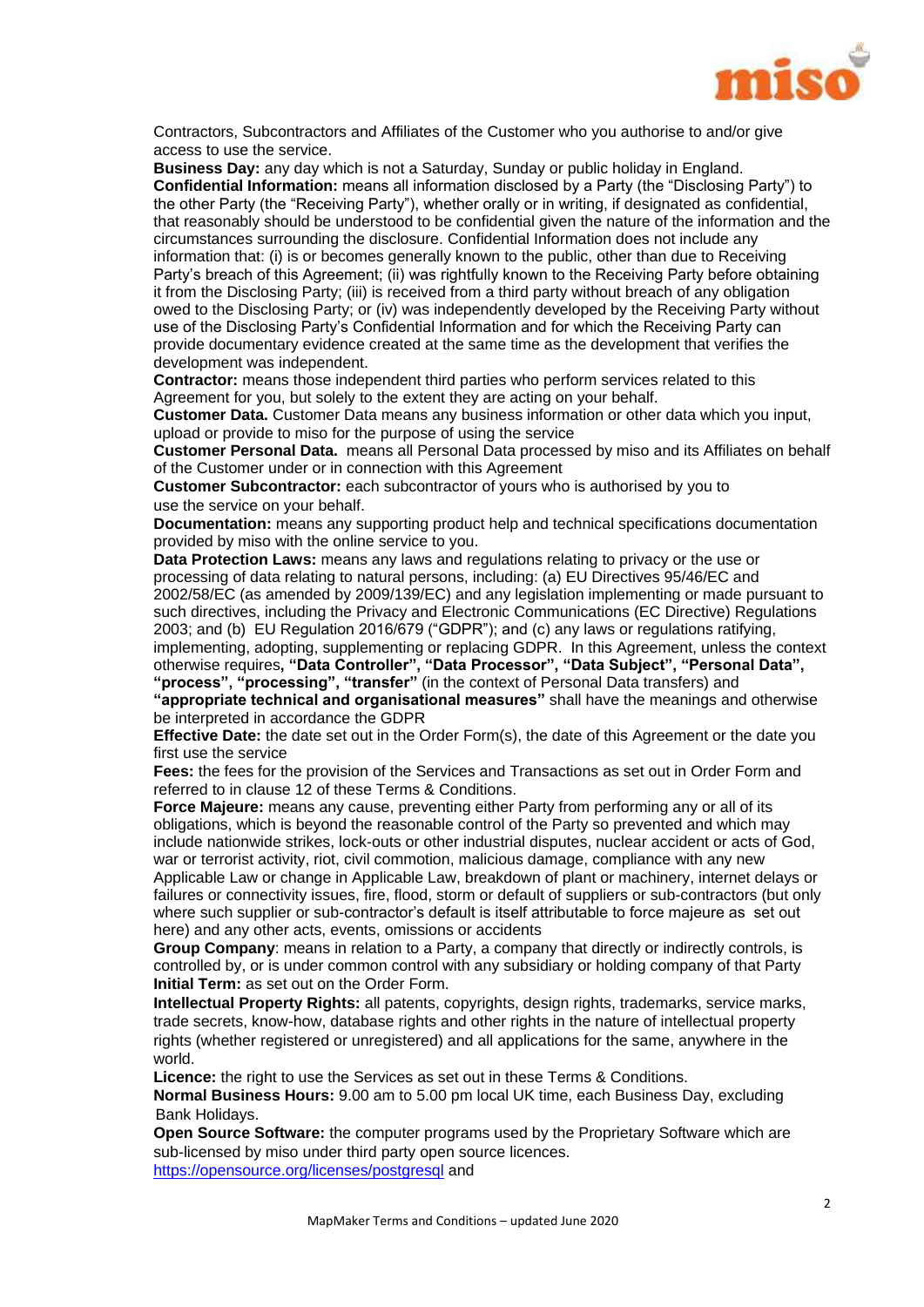

## <http://docs.geoserver.org/stable/en/user/introduction/license.html>

**Order Form(s):** an order form completed by you or our Statement of Works signed by you, relating to the Services which shall be governed by these Terms & Conditions. Parties: you and us and "Party" means either you or us (as the context dictates).

**Person:** means any (i) individual; or (ii) partnership, firm, corporation, limited liability company, joint venture, association, trust, unincorporated organisation, or other legal entity or organisation.

**Proprietary Software:** the "miso" software packages which are proprietary to Dotted Eyes and the "Safe Software FME Server" software which is proprietary to Safe Software Inc. **Services:** the software that we provide to allow Authorised Users to access and use the Software

**Service Levels:** the service levels set out in the Appendix A(2)

**Software:** the Proprietary Software and the Open Source Software used in this service **Sub-Processor:** means a miso Third Party Service Provider, Group Company or Affiliate appointed by miso to process Customer Data and Customer Personal Data **Term:** means the period between the dates indicated in the Order Form(s) as the start date and the end date

**VAT:** value added tax chargeable under English law for the time being and any similar additional tax.

In the case of conflict or ambiguity between any provision contained in these Terms & Conditions and any Order Form, these Terms & Conditions shall take precedence.

## **6. Our Obligations**

- 6.1. We shall use reasonable endeavours to provide the service in accordance with the Order Form(s) in all material respects.
- 6.2. You acknowledge and agree that miso relies on its Group Companies, Affiliates and third party service providers, in order to provide its Services and Products to you, and that as such miso may share and give them access to your Customer and Personal Data in order to supply the services and products to you under this Agreement. You further acknowledge and agree that such parties may be based in different jurisdictions and shall have access to Customer Data and Personal Data in those jurisdictions.

Full details can be found:

- On our website www.misoportal.com in our:
	- o Information Security document
	- o Privacy Policy

We reserve the right to change the above policies and documents and their location from time to time. It is therefore important to check our website regularly. Last updated dates will be clearly shown.

- In the appendices to the agreement including:
	- o Data Protection
	- o Data Processing Activities

We reserve the right to change this Agreement including any appendices contained within and their location from time to time. It is therefore important to check our website regularly. Last updated dates will be clearly shown

6.3. We shall remain liable for the acts and omission of any third party engaged by it in the provision of the Services, and our dealings with Sub-Processors and transfers of Customer and Personal Data are governed by the Appendix C(1) Data Protection, the Appendix C(2) Data Processing Activities and our Information Security document and Privacy Policy which can be downloaded by going to www.misoportal.com/

## **7. Services and Licence**

7.1. We shall use reasonable endeavours to perform the Services in accordance the ServiceLevels detailed in Appendix A(2).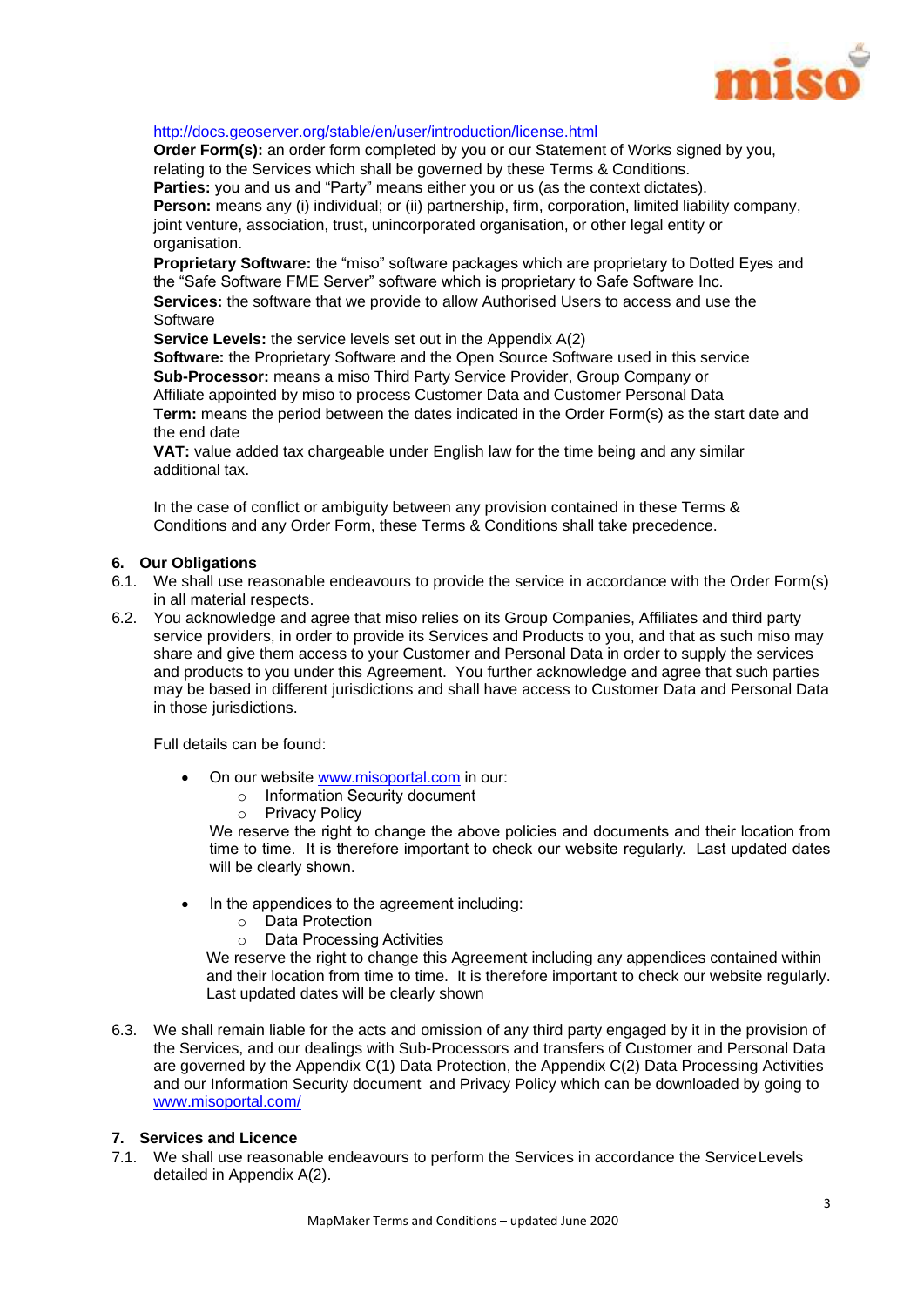

- 7.2. In relation to the Proprietary Software:
	- (a) we hereby grant to you subject to the terms and conditions of this agreement a nonexclusive, non-transferable licence to allow Authorised Users to access the Proprietary Software through the Services and to use the Proprietary Software solely in object code form and solely for the purpose of receiving the Services;
- 7.3. MapMaker Licence: You agree to be bound by and adhere to the MapMaker Licence Terms and Conditions contained in Appendix A(1) (MapMaker Licence Terms)
- 7.4. The use of the Open Source Software is subject to the terms and conditions of the relevant software licences.

## **8. Miso portal Account**

- 8.1. In order to access the service we will create a miso portal account for you and set you up as an Authorised Administrator. You must provide accurate and complete information at the time that the account is opened for you.
- 8.2. You must keep us informed of any changes to the account and your information
- 8.3. You must notify us should you leave the Organisation
- 8.4. It is your responsibility to keep your account password secure and confidential
- 8.5. You must notify us immediately of any breach of security or unauthorised use of your miso account that you become aware of.
- 8.6. You agree that you will be solely responsible (to miso and others) for all activity that occurs under your miso account
- 8.7. You agree you are bound to the provisions of Clause 11 regarding Customer Data and Customer Personal Data.

#### **9. Support**

Ticketed Online Support is optional add-on and can be purchased for an additional fee. If you have purchased Technical Support this will be stated in your Order Form. Any Technical Support purchased will be governed by the Technical Support Terms and Conditions which can be found at [www.misoportal.com/legal](http://www.misportal.com/legal)

### **10. Your Obligations**

- 10.1. You represent, warrant and agree that throughout the term of this Agreement:-
	- (a) to be bound by the licence terms in Appendix  $A(1)$ .
	- (b) that you have provided us with the necessary accurate information to comply with Appendix A and that you will notify us, in writing to the miso address detailed in Clause 1, of any changes within 5 business days..
	- (c) you have entered into an appropriate agreement with Ordnance Survey or other data provider in respect of any Datasets proprietary to them and delivered via or utilised by the service;
	- (d) you are licensed to use any Datasets proprietary to Ordnance Survey or other data providers under the relevant agreement with them.
	- (e) The use by us of the Datasets for the provision of the Services will not infringe the Intellectual Property Rights of any third party;
	- (f) You will provide us with not less than 5 business days written notice of any change in the Datasets which you are authorised to use.
- 10.2. You warrant to cover all costs incurred by us should you breach either Ordnance Survey or the MapMaker licence terms contained in Appendix A(1) and throughout these Terms and this Agreement
- 10.3. You agree to maintain accurate records regarding the use of data supplied by miso and user terminal numbers to ensure compliance with Ordnance Survey and our MapMaker Licence Agreement for 3 years after payment to miso. miso and Ordnance Survey shall have the right, at their own expense and on reasonable notice, to audit your records at your organisations premises to verify compliance with this agreement. Any audit shall occur within 3 years following the applicable fee payment. miso shall treat such records as confidential.
- 10.4. PSMA data products and services are charged at a rate assuming that your organisation has the correct PSMA licence for that data. If you are not licensed under the PSMA for this data you warrant to notify us at the point of order and cover any additional costs incurred by us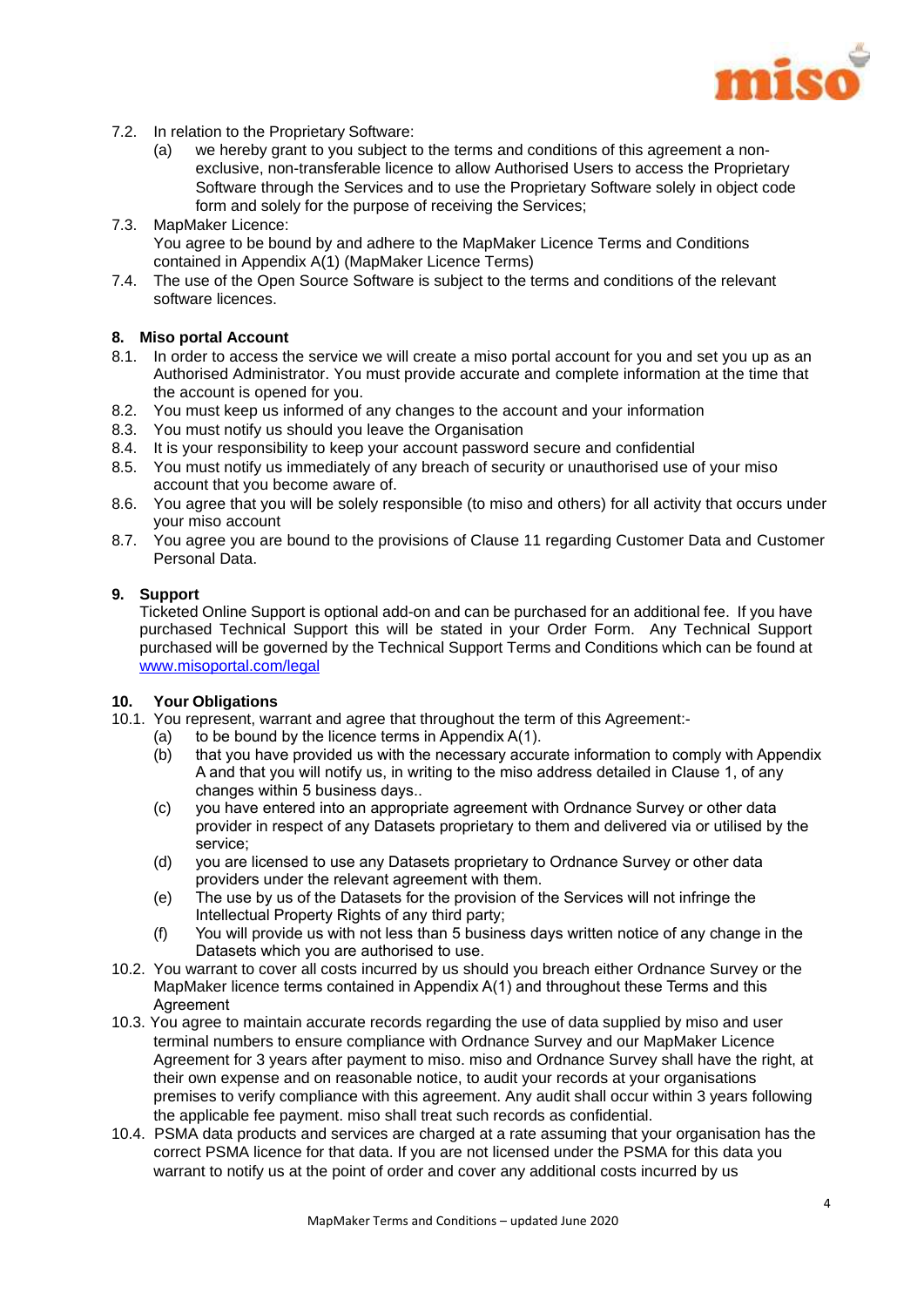

- 10.5. You undertake to defend us from and against any claim or action that the possession, use or by us in delivering the Services infringes the Intellectual Property Rights or Licence rights of a third party, UK or EU law and shall fully indemnify us and hold us harmless from and against any losses, damages, costs (including all legal fees) and expenses incurred by or awarded against us as a result of or in connection with any such claim.
- 10.6. You shall ensure that you will keep your log in details and passwords for use of the Services confidential and that each Authorised User keeps his password for the use of the Services confidential.
- 10.7. You warrant to cover all reasonable costs incurred by us should any Customer Data or Customer Personal Data uploaded by you to MapMaker be found to contain Malware including but not limited to Trojans, Spyware and Viruses
- 10.8. That you will not, unless pre-agreed by us in writing, provide us with, in any form, Customer Data or Personal Data deemed as a special category of Data under GDPR.
- 10.9. Carry out your obligations as described in the Order Form(s)
- 10.10.You shall not, without the prior written consent of miso, at any time from the date of this agreement to the expiry of 12 months after the last date of supply of the Services, solicit or entice away from miso or employ or attempt to employ any person who is, or has been, engaged as an employee, consultant of miso in the provision of the Services

## **11. Customer Data and Customer Personal Data**

- 11.1. You, not miso, have sole responsibility for the entry, deletion, correction, accuracy, quality, integrity, legality, reliability, appropriateness, and right to use the Customer Data. Miso is not responsible for any of the foregoing or for any destruction, damage, loss, or failure to store any Customer Data beyond its reasonable control or resulting from any failure in data transmission or operation during the service provided to you by us.
- 11.2. You represent and warrant that you have and will maintain all necessary licences, consents, and permissions necessary to provide the Customer Data to miso and for them to store and process the Customer Data and Customer Personal Data in accordance with the terms of this Agreement.
- 11.3. If miso processes any Customer Data and Customer Personal Data on your behalf when performing its obligations under this Agreement, the Parties acknowledge that you shall be the Data Controller and miso shall be a Data Processor and in any such case:
	- (a) you shall ensure that you are entitled to transfer the relevant Customer and Customer Personal Data to miso so that they may lawfully use, process and transfer the Customer Personal Data in accordance with this Agreement on your behalf
	- (b) you shall ensure that the relevant third parties have been informed of, and have given their consent to, such use, processing, and transfer as required by all applicable Data Protection Laws;
	- (c) each Party shall take appropriate technical and organisational measures against unauthorised or unlawful processing of the personal data or its accidental loss, destruction or damage; and
	- (d) notwithstanding any other provision of this Agreement, but subject always to Appendix C(1) Data Protection and Appendix C(2) Data Processing Activities, nothing shall prevent miso from disclosing Customer Personal Data or Customer Data to their Group Companies, Affiliate, Sub-Processors and third party service providers as necessary to provide the Services, and otherwise in order to comply with Applicable Law or at the request of a governmental, regulatory or supervisory authority
- 11.4. The Customer must ensure that Customer Data and Customer Personal Data deemed as a special category of Data under GDPR is not uploaded to the service or given to us in any form unless pre-agreed by us in writing
- 11.5. From the commencement date specified in the Order Form(s) or this date of this Agreement (whichever is the earlier), the Parties shall comply with Appendix C(1) Data Protection and Appendix C(2) Data Processing Activities
- 11.6. You are solely responsible and liable for any transfer of Customer Data made by you (or made by miso at your request) to a third party and for ensuring that such transfer is in compliance with the Parties' obligations under the Data Protection Laws
- 11.7. **Rights in Customer Data**. As between the parties, you shall retain all right, title and interest (including any and all intellectual property rights) in and to your Customer Data as published on MapMaker. Subject to the terms of this Agreement, you hereby grant to miso a non-exclusive, worldwide, royalty-free right to use, copy, store, transmit, and distribute, perform and display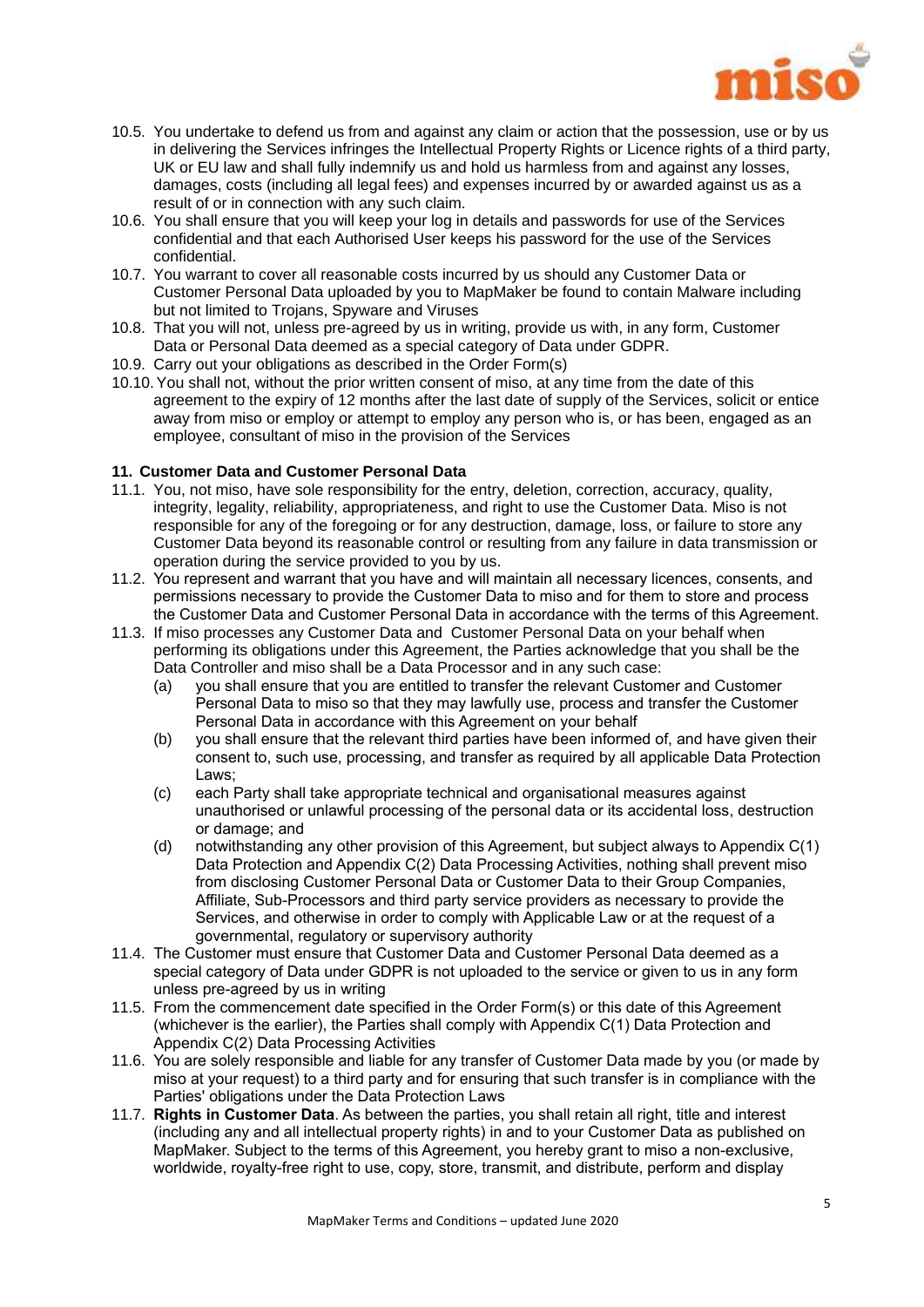

(including publicly), modify and create derivative works of the Customer Data solely to the extent necessary to provide the service in accordance with this Agreement and the Documentation.

11.8. **Storage of Customer Data**. miso does not provide an archiving service. We agree that we shall not intentionally delete any Customer Data prior to termination or expiration of Customer's applicable Term. Except as otherwise set forth herein, miso expressly disclaims all other obligations with respect to storage of Customer Data

## **12. Fees and payment**

- 12.1. You shall pay the Fees in accordance with the associated payment terms as set out in Order Form.
- 12.2. The charges exclude:
	- (a) the cost of hotel, subsistence, travelling and any other ancillary expenses reasonably incurred by the individuals whom miso engages in connection with the any Services. Such expenses shall be invoiced by miso at the rates state in the Order Forms(s); and
	- (b) VAT, which miso shall add to its invoices at the appropriate rate,
- 12.3. Unless otherwise agreed in writing, each invoice is due and payable 30 days after the invoice date (**Due Date**). Without prejudice to any other right or remedy that it may have, if the Customer fails to pay miso on the Due Date:
	- (a) the Customer shall pay interest on the overdue amount at the rate of 3% per annum above Barclay's Bank plc's base rate from time to time. Such interest shall accrue on a daily basis from the due date until actual payment of the overdue amount, whether before or after judgment. The Customer shall pay the interest together with the overdue amount; and
	- (b) miso may suspend all Services until payment has been made in full.
- 12.4. All amounts due under this agreement shall be paid in full without any set-off, counterclaim, deduction or withholding (other than any deduction or withholding of tax as required by law).

## **13. Confidentiality**

- 13.1. Subject to clause 13.2, each Party shall, during the Term of this Agreement and thereafter, keep confidential, and shall not use for its own purposes nor without the prior written consent of the other disclose to any third party, these Terms & Conditions or any information of a confidential nature (including, without limitation, trade secrets and information of commercial value) which may become known to such Party from the other Party and which relates to the other Party or any of its Affiliates (**Confidential Information**), unless such information is public knowledge or already known to such Party at the time of disclosure, or subsequently becomes public knowledge other than by breach of these Terms & Conditions, or subsequently comes lawfully into the possession of such Party from a third party.
- 13.2. You shall be entitled to disclose to Authorised Users only such of the Confidential Information as is necessary for them to know in order for them to perform a Transaction. We shall be entitled to disclose to the proprietary owner(s) of any of the Software such of the Confidential Information (including these Terms & Conditions) as is required for our suppliers to fulfil their obligations to us or us to fulfil our obligations to them.
- 13.3. Privacy Policy
	- (a) Your use of the service is subject to the miso Privacy Policy, a current version of which is available at www.misoportal.com
- 13.4. The provisions of this Clause 13 shall remain in full force and effect notwithstanding termination of this Agreement for any reason

### **14. Proprietary Rights**

- 14.1. You acknowledge that:-
	- (a) all Intellectual Property Rights in the Proprietary Software shall belong to us or to the proprietary owner thereof;
	- (b) all Intellectual Property Rights in the Open Source Software belongs to the third party proprietary owner thereof; and

that except as expressly stated herein, this Agreement does not grant you any Intellectual Property Rights (including but without limitation any licences) in or to the Software, Services or any related documentation.

14.2. We undertake at our own expense to defend you or, at our option, settle any claim or action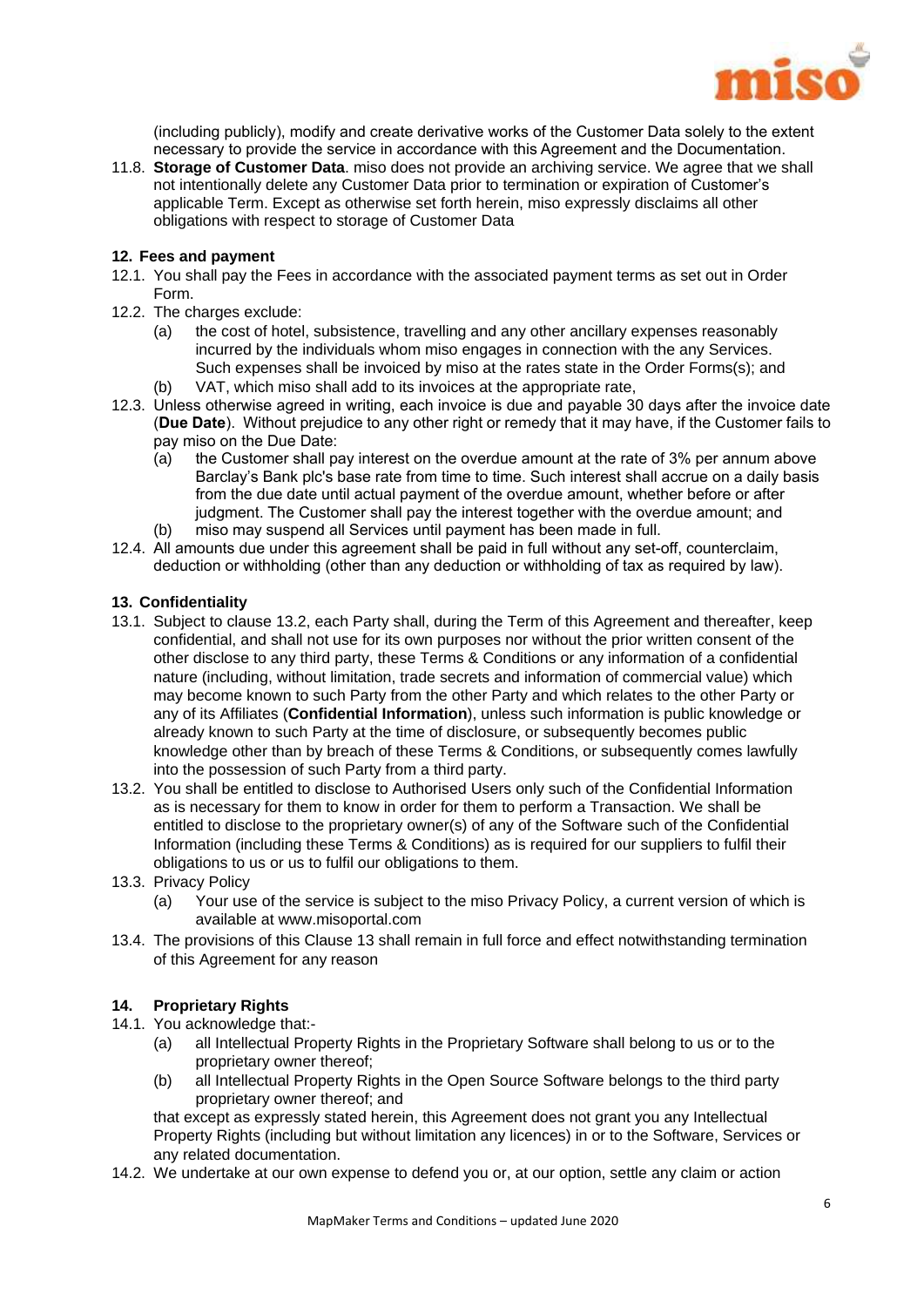

brought against you alleging that the possession or use of the Services (other than the Open Source Software) in accordance with these Terms & Conditions infringes the UK Intellectual Property Rights of a third party (**Infringement Claim**) and shall be responsible for any reasonable losses, damages, costs (including legal fees) and expenses incurred by or awarded against you as a result of or in connection with any such Infringement Claim.

- 14.3. Clause 14.2 is conditional on:
	- (a) you notifying us in writing, as soon as reasonably practicable, of any Infringement Claim of which you have notice;
	- (b) you not making any admission as to liability or compromise or agreeing to any settlement of any Infringement Claim without our prior written consent, which consent shall not be unreasonably withheld or delayed; and
	- (c) us having, at our own expense, the conduct of or the right to settle all negotiations and litigation arising from any Infringement Claim and you giving us all reasonable assistance in connection with those negotiations and such litigation at our request and expense.
- 14.4. If any Infringement Claim is made, or in our reasonable opinion is likely to be made, against you, we may at our sole option and expense:
	- (a) procure for you the right to continue using the Proprietary Software or Services (or any part thereof) in accordance with these Terms & Conditions; or
	- (b) modify the Proprietary Software or Services so that it or they cease to be infringing; or
	- (c) replace the Proprietary Software with non-infringing software; or
	- (d) terminate this Licence immediately by notice in writing to you.
- 14.5. The foregoing states your sole and exclusive rights and remedies, and our entire obligations and liability, for Intellectual Property Right infringement.

### **15. Limitation of Liability**

- 15.1. Nothing in this Agreement will limit or exclude either Party's liability for: (i) death or personal injury resulting from negligence or for fraud, fraudulent misstatement, or fraudulent misrepresentation; (ii) any liability which may not be limited or excluded as a matter of law; or (iii) any claims arising under a Party's obligations of indemnification. Nothing in this Agreement will limit your obligation to pay any undisputed fees.
- 15.2. Subject to Clause 15.1, neither Party shall be liable (in contract, tort (including negligence), strict liability, or otherwise): (i) for any loss arising from or in connection with loss of revenues, profits (whether direct or indirect), contracts or business, or failure to realise anticipated savings, loss of use or other economic advantage arising from your use of the Service, including the inability to use the Service; loss or corruption of data; unauthorised access to data; or (ii) for any indirect, special, incidental, exemplary, enhanced, punitive, or consequential losses or damages, suffered or incurred by the other party arising out of or in connection with this Agreement even if such Party knew of, had been advised of the possibility of, or foreseen such damages in advance.
- 15.3. Subject to the overall provision in paragraph 15.1 above. Miso shall not be liable to you for:
	- (a) The deletion of, corruption of, or failure to store, any Content and other Metadata or Datasets uploaded to or published by MapMaker
	- (b) Your failure to provide miso with accurate account information
	- (c) Your failure to keep your password or miso account details secure and confidential
- 15.4. The limitations on miso's liability to you in paragraph 15.3 above shall apply whether or not miso has been advised of or should have been aware of the possibility of any such losses arising
- 15.5. Subject to Clause 15.2 and except as set out in the remainder of this clause, neither Party's aggregate liability in connection with any Order Form(s) will exceed 125% of the amount actually paid by you under that Order Form in the 12-month period preceding the event giving rise to such liability, regardless of whether such liability is based in contract, tort, strict liability, or otherwise. With respect to a Party's breach of its obligations set out in Clause 13 (Confidentiality) or Appendix C(1) (Data Protection) or Appendix C(2) (Data Processing Activities), neither Party's aggregate liability will exceed the lesser of £1,000,000 (one million pounds sterling) and five times the amount actually paid by you under the applicable Order Form in the 12-month period preceding the event giving rise to such liability.

### **16. Service Level and Maintenance**

16.1. See Appendix A(2)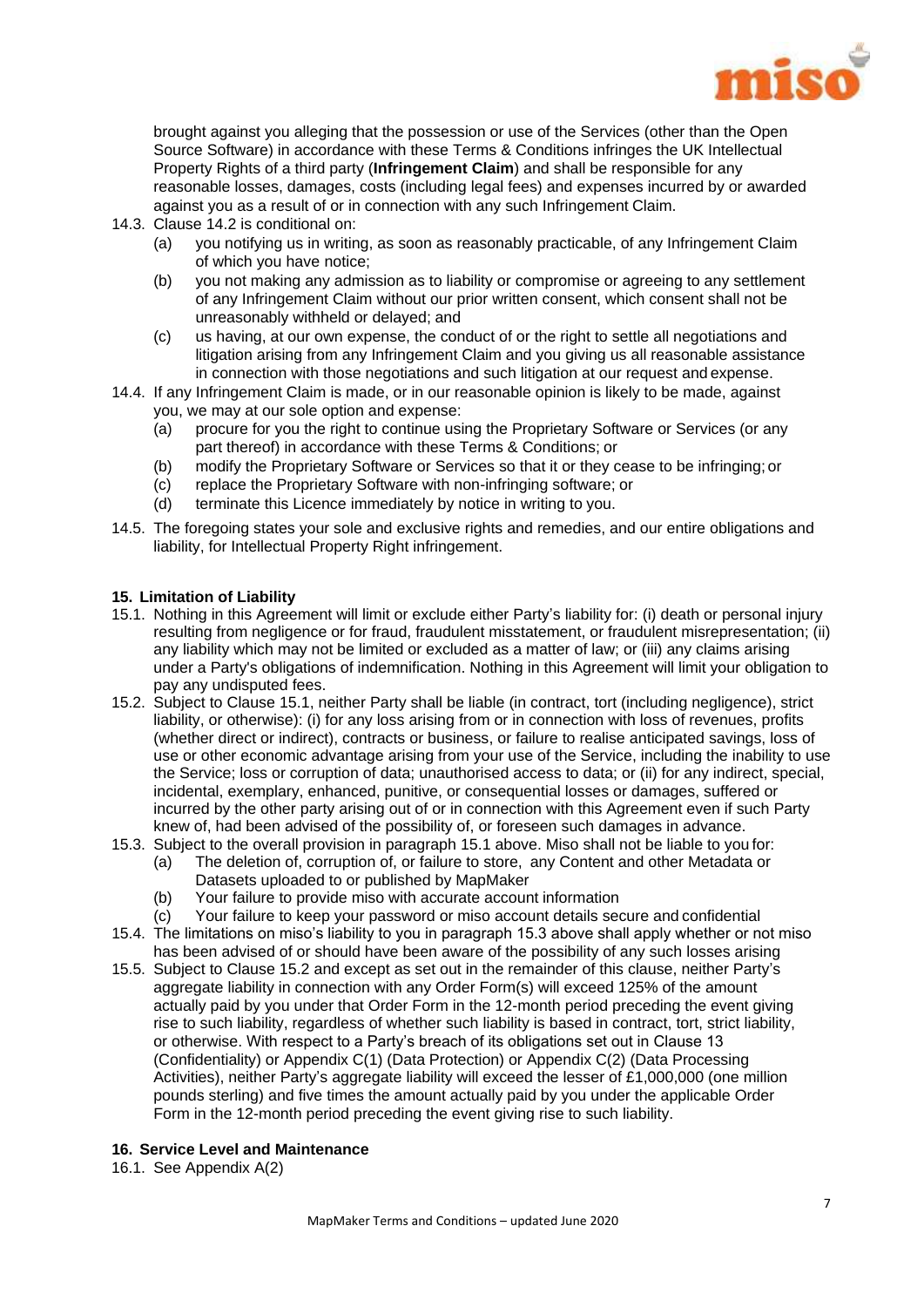

## **17. Term and Termination**

- 17.1. This Agreement shall commence on the Effective Date and shall (unless terminated as provided in the remainder of this clause) continue for the Initial Term.
- 17.2. After the Initial Term (and each renewal) this Agreement shall automatically renew for a further year at the standard rates, unless either Party notifies the other, in writing, at least 30 days before the end of the then current term.
- 17.3. On becoming aware of any potential violation of these Terms, miso reserves the right (but shall have no obligations) to decide whether Content complies with the content requirements set out in these Terms and may remove such Content and/or terminate a User's access for uploading Content which is in violation of these Terms at any time. Without prior notice and at its sole discretion
- 17.4. Without prejudice to any other rights or remedies to which the Parties may be entitled, either party may terminate this Agreement without liability to the other if:
	- (a) the other Party commits a material breach of any of the terms of this Agreement and (if such a breach is remediable) fails to remedy that breach within 30 days of that Party being notified in writing of the breach; or
	- (b) if the other Party is unable to pay its debts (within the meaning of section 123 of the Insolvency Act 1986), or becomes insolvent, or is subject to an order or a resolution for its liquidation, administration, winding-up or dissolution (otherwise than for the purposes of a solvent amalgamation or reconstruction), or has an administrative or other receiver, manager, trustee, liquidator, administrator or similar officer appointed over all or any substantial part of its assets, or enters into or proposes any composition or arrangement with its creditors generally, or is subject to any analogous event or proceeding in any applicable jurisdiction; or
	- (c) the other Party ceases, or threatens to cease, to trade; or
	- (d) the other Party takes or suffers any similar or analogous action in any jurisdiction in consequence of debt.
- 17.5. We have the right (but are not obliged to), on written notice to you, at our sole option, to immediately either suspend or terminate the Licence in the following circumstances:-
	- (a) where you have failed to pay any invoice due under these Terms & Conditions in full within 30 days of the Due Date; or
	- (b) where you have breached your obligations under any of clauses 8,10,11,12,13,14
- 17.6. On termination of this Agreement for any reason:
	- (a) all licences granted under this Agreement shall immediately terminate;
		- (b) you shall have no further right to use the Services;
		- (c) you shall immediately pay to us any and all sums due under this Agreement;and
		- (d) each Party shall return and make no further use of any equipment, property, materials and other items (and all copies of them) belonging to the other Party; and
		- (e) the accrued rights of the Parties as at termination, or the continuation after termination of any provision expressly stated to survive or implicitly surviving termination, shall not be affected or prejudiced

## **18. Force Majeure and Internet Delays**

- 18.1. We shall have no liability to you under this Agreement if we are prevented from or delayed in performing our obligations under this Agreement by acts, events, omissions or accidents beyond our reasonable control, including, without limitation, strikes, lock-outs or other industrial disputes (whether involving our workforce or that of any other party), failure of a utility service or transport or telecommunications network, act of God, war, riot, civil commotion, malicious damage, compliance with any law or governmental order, rule, regulation or direction, accident, breakdown of plant or machinery, fire, flood, storm or default of suppliers or sub-contractors. We shall notify you of such an event and its expected duration.
- 18.2. You are solely responsible for providing and maintaining your internet connection and information technology environment, networks and systems. Use of the Service may be subject to limitations, delays and other problems beyond our control, including those inherent in use of the internet

## **19. General**

19.1. No forbearance or delay by either Party in enforcing its rights shall prejudice or restrict the rights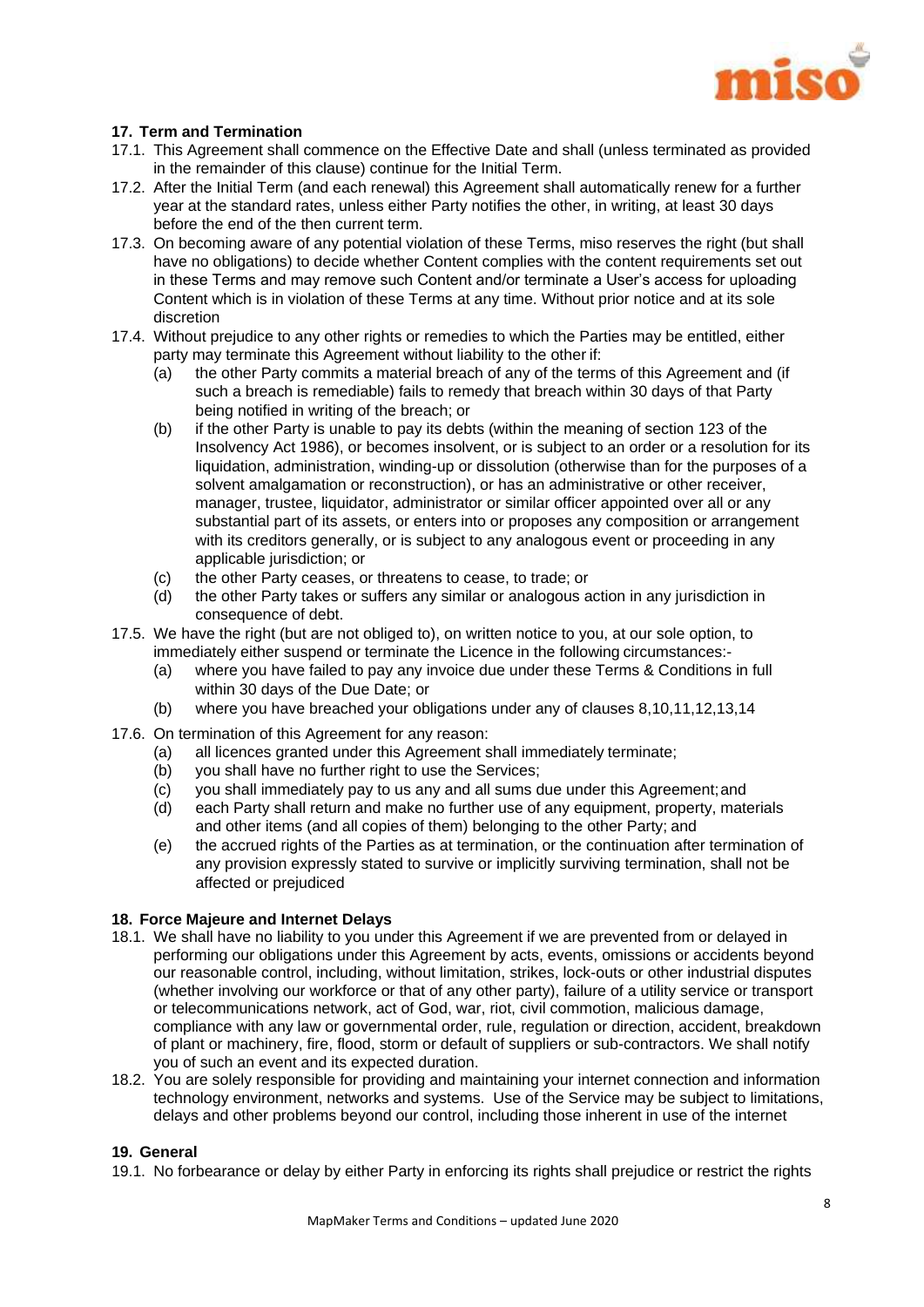

of that Party, and no waiver of any such rights or of any breach of any contractual terms shall be deemed to be a waiver of any other right or of any later breach unless expressly set out in writing by the waiving Party.

- 19.2. If any provision in the Agreement is judged to be illegal or unenforceable, the continuation in full force and effect of the remainder of the provisions shall not be prejudiced.
- 19.3. Any amendment, waiver or variation of the Agreement shall not be binding on the parties unless set out in writing, expressed to amend the Agreement and signed by or on behalf of each of the Parties.
- 19.4. No term in the Agreement is intended to confer a benefit on, or to be enforceable by, any person who is not a Party to it.
- 19.5. In relation to assignment and sub-licensing:
	- (a) you have no right to sub-license or to assign the benefit or burden of the Agreement in whole or in part, or to allow the Software to become the subject of any charge, lien or encumbrance without our prior written consent.
	- (b) We may sub-license, assign, charge or otherwise transfer any of our rights or obligations under the Agreement, provided we give written notice to you of any sub-licence, assignment, charge or other transfer.
- 19.6. All notices given by you to us must be given to us in writing at the address shown in clause 1 or to [cancellations@misoportal.com.](mailto:cancellations@misoportal.com) We may give notice to you at either the email or postal address set out in the Order Form. Notice will be deemed received and properly served 24 hours after an email is sent, or three days after the date of posting of any letter. In proving the service of any notice, it will be sufficient to prove, in the case of a letter, that such letter was properly addressed, stamped and placed in the post and, in the case an email, that such email was sent to the specified email address of the addressee and that no error message indicating failure to deliver has been received by the sender and provided further that within 24 hours of transmission a hard copy of the email is sent by post to the intended recipient.
- 19.7. These Terms & Conditions, the Schedule and the Order Form contain the whole agreement between the Parties relating to the subject matter hereof and supersede all prior agreements, arrangements and understandings between the parties relating to that subject matter.
- 19.8. The Agreement, its subject matter or its formation (including non-contractual disputes or claims) shall be governed by and construed in accordance with English law and submitted to the nonexclusive jurisdiction of the English courts.
- 19.9. The provisions of clause 19 shall remain in full force and effect notwithstanding termination of the Agreement for any reason

The Parties have caused this Agreement to be executed by their respective duly authorised representatives.

| Dotted Eyes Limited<br>trading as miso       | <b>Customer</b>                                    |
|----------------------------------------------|----------------------------------------------------|
|                                              |                                                    |
| Printed Name: ______________________________ | Printed Name: <u>_____________________________</u> |
|                                              | Date: <u>Date:</u>                                 |
|                                              |                                                    |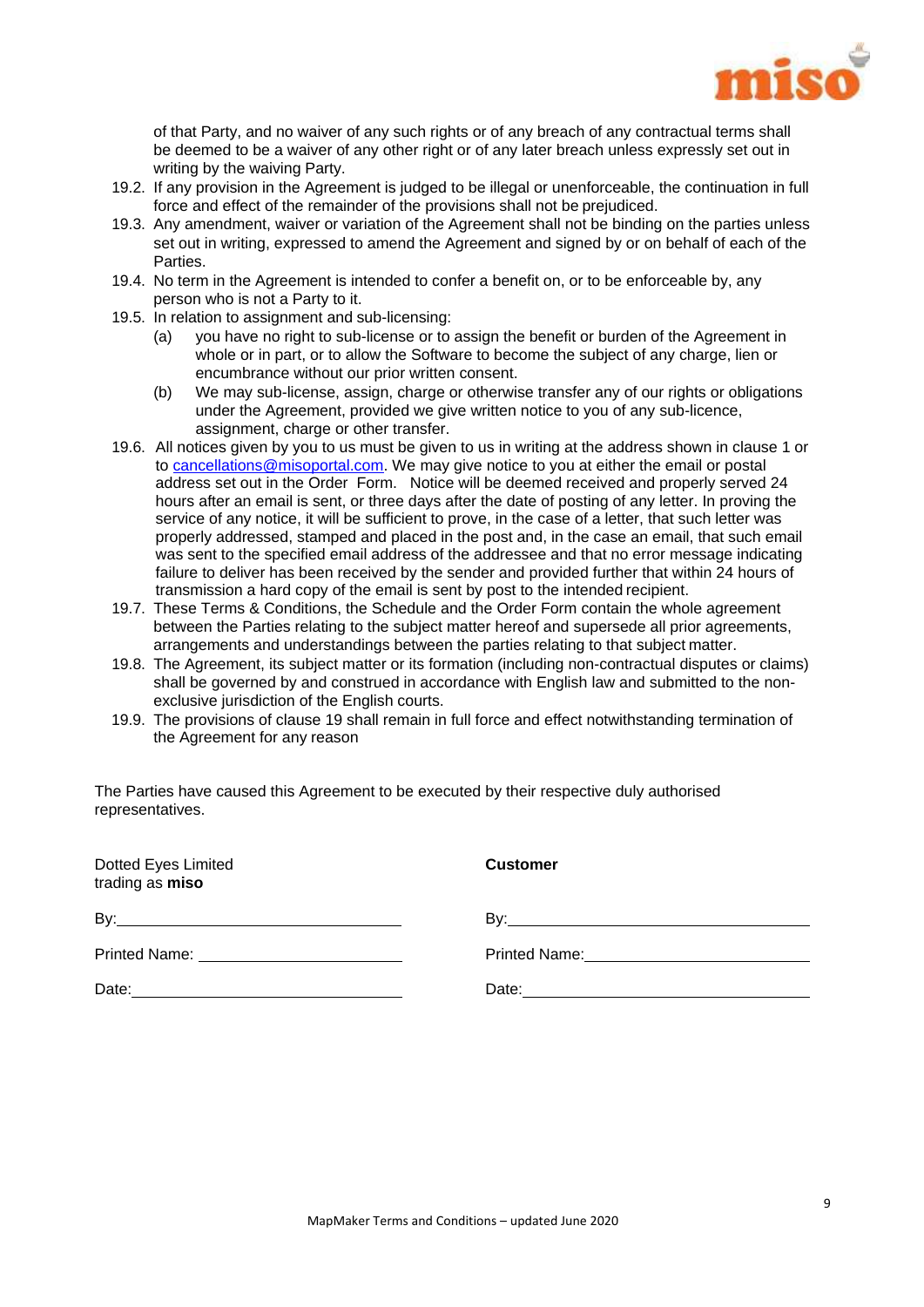

## **APPENDIX A(1)**

## **MapMaker Licence Terms**

MapMaker data files are licensed for internal business use on an annual basis by a specified number of users. Internal business use is the use of MapMaker as a tool in the internal running of your organisation and does not include commercial use or exploitation such as publishing.

Publishing for display and promotion as a raster image on the Internet counts as a single user, as long as no monetary consideration such as a charge, subscription or advertising is associated with the publishing.

All files are Crown Copyright and also Copyright Dotted Eyes Ltd. They remain so, whatever modifications or enhancements you may make to the files. You may not distribute the data files or any electronic products derived from them outside your organisation. You are not licensed to use the digital map data files for any purpose which is likely to compete with third party licensed use of Ordnance Survey data sets.

You may use each data file for hard copy plotting and also on screen. The data files may be overlaid with your own information from other sources and you may assemble adjacent data files as if they were joined together. All hard copies must include the acknowledgement 'Digital Mapping Solutions from Dotted Eyes. © Crown Copyright 2011. All rights reserved. Licence number 100019918.'.

The data files are intended for general use as digital maps. No assurance is given that they are suitable for a particular purpose. Ordnance Survey and Dotted Eyes Ltd exclude warranties of any kind, express or implied, to the extent permissible by law. In no event shall their liability exceed the price you paid for the licence. Nothing in this agreement affects any statutory right you may have as a consumer.

This agreement will be terminated automatically if you do not follow any of its terms or you infringe the intellectual property rights of Ordnance Survey or Dotted Eyes Ltd or if you become bankrupt or your organisation becomes insolvent or goes into receivership. When the agreement is terminated you must stop using the data files and destroy all copies of them.

The source data files are updated regularly. After the first year there is an annual charge for ongoing use, which includes the supply of one update per year. Prices are subject to change in subsequent years in accordance with Retail Price Index (RPIx) increases. Depending on the data owner's policy, you may not be able to renew your licence at that price, or at all, after the first year.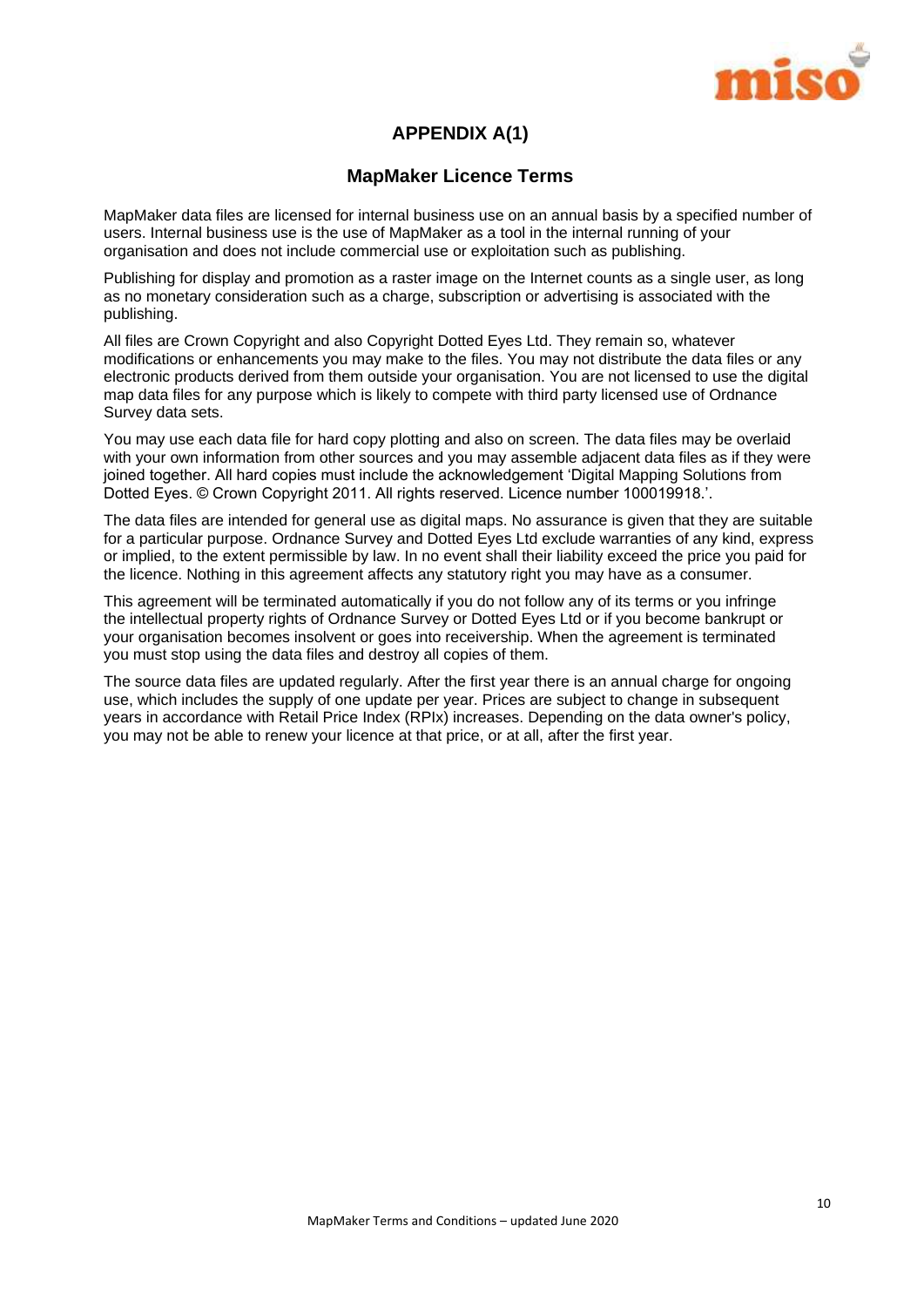

## **APPENDIX A(2)**

## **MapMaker Service Levels and Maintenance**

#### **Service Levels**

We shall use our reasonable endeavours to ensure that the Services are available during Normal Business Hours.

#### **Maintenance**

We may interrupt the Services to perform emergency maintenance. In addition, we may interrupt the Services outside Normal Business Hours for unscheduled maintenance, provided that we have given you at least 3 days advance notice (via our website). We shall at all times endeavour to keep any service interruptions to a minimum.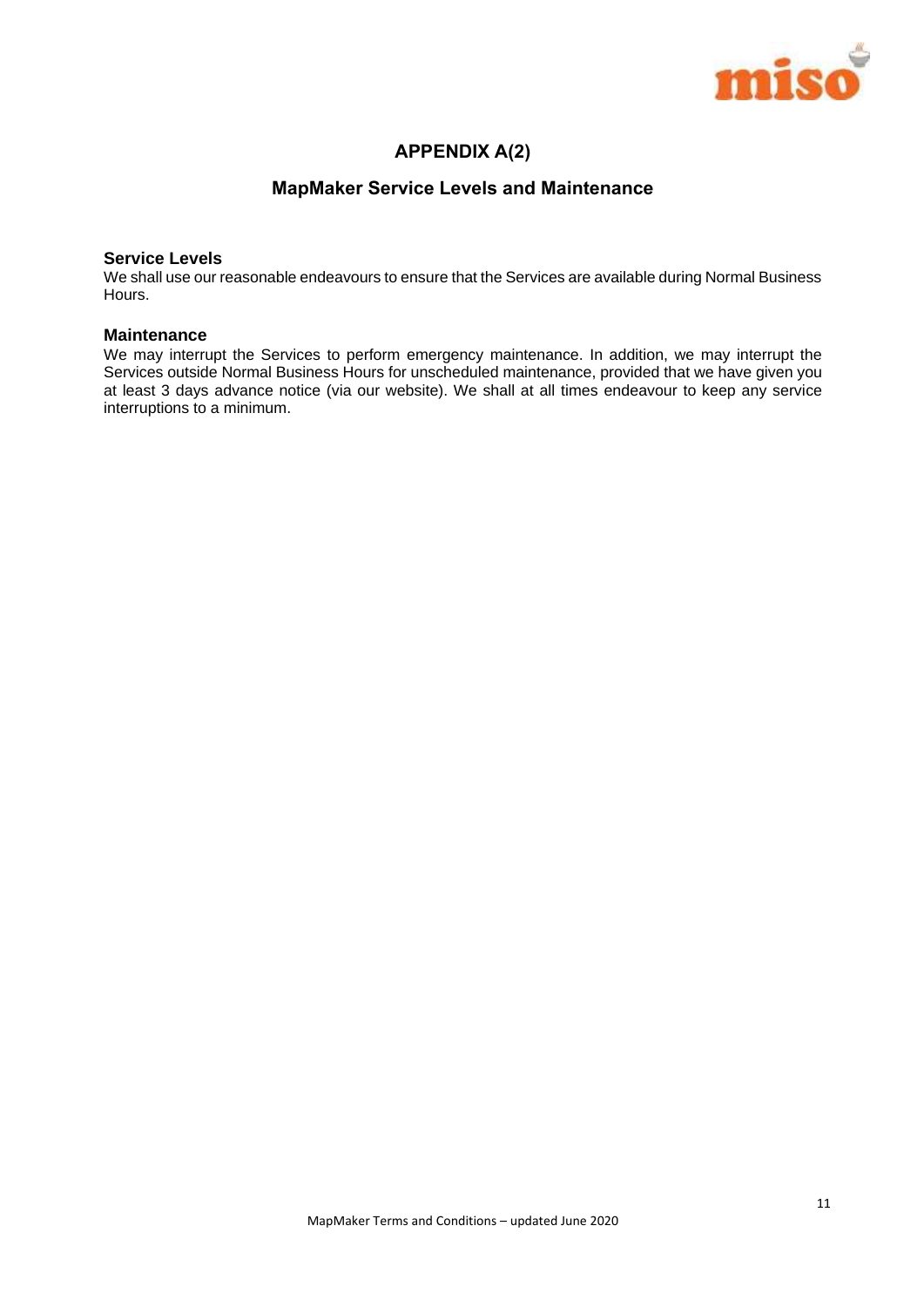

## **APPENDIX B**

## **Technical Support Terms and Conditions**

Ticketed Online Support is optional add-on and can be purchased for an additional fee. If you have purchased Technical Support this will be stated in your Order Form. Any Technical Support purchased will be governed by the Technical Support Terms and Conditions which can be found at [www.misoportal.com/legal](http://www.misoportal.com/legal)

The Terms may be modified at any time at our sole discretion. It is your responsibility to review the Terms regularly for updates.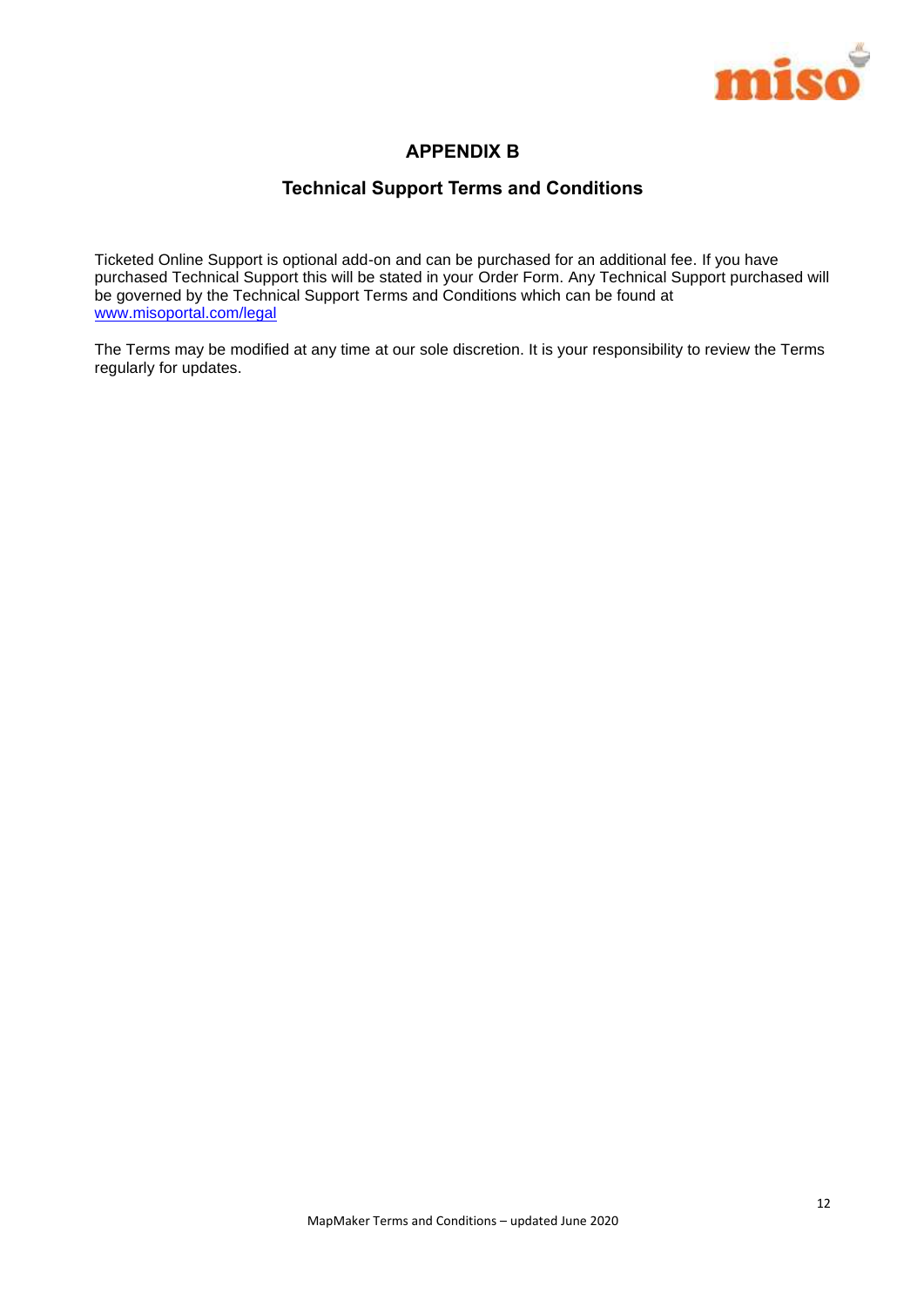

## **APPENDIX C(1)**

## **Data Protection**

## **1. Definitions and interpretation**

1.1 In this Appendix, unless the context otherwise requires:

"**DP Regulator**" means any governmental or regulatory body or authority with responsibility for monitoring or enforcing compliance with the Data Protection Laws;

"**Data Subject Request**" means a request from a Data Subject to exercise its rights under the Data Protection Laws in respect of that Data Subject's Personal Data;

"**Security Breach**" means any actual loss, unauthorised or unlawful processing, destruction, damage, or alteration, or unauthorised disclosure of, or access to the Customer Personal Data, and terms defined in a provision of this Appendix shall have the meaning given to them in that provision

### **2. Compliance with Data Protection Laws**

2.1 miso shall comply with its obligations under the Data Protection Laws as they apply to it as a Data Processor of the Customer Personal Data.

2.2 The Customer shall comply with its obligations under the Data Protection Laws as they apply to it as a Data Controller of the Customer Personal Data.

## **3. Processing and security**

3.1 In performing its obligations under this Agreement, miso shall only process the categories of Personal Data and only in respect of the categories of Data Subjects, and only for the nature and purposes of processing and duration, as is set out in the Annex to this Appendix or as necessary to perform its obligations under this Agreement, save as otherwise required by any Applicable law.

3.2 In processing the Customer Personal Data, miso shall:

- (a) process Customer Personal Data only in accordance with the Customer's written instructions from time to time (including those set out in this Agreement) except as otherwise required by any Applicable Law;
- (b) not process the Customer Personal Data for any purpose other than those set out in the Annex and as necessary to perform its obligations under this Agreement unless otherwise expressly authorised by the Customer;
- (c) promptly notify the Customer if it receives a Data Subject Request in respect of Customer Personal Data;
- (d) as far as reasonably practicable, co-operate with and provide assistance to the Customer in relation to any Data Subject Request in respect of Customer Personal Data;
- (e) taking into account:
	- (i) the state of the art;
	- (ii) the nature, scope, context and purposes of the processing; and
	- (iii) the risk and severity of potential harm,

protect the Customer Personal Data by ensuring that it has in place appropriate technical and organisational measures, including measures to protect the Customer Personal Data against the risks of a Security Breach; and

(f) ensure that any persons authorised by miso to process Customer Personal Data are obliged to keep such data confidential.

3.3 miso shall, without undue delay after discovering any Security Breach or any failure or defect in security which leads, or might reasonably be expected to lead, to a Security Breach (together a "**Security Issue**") notify the Customer of the same.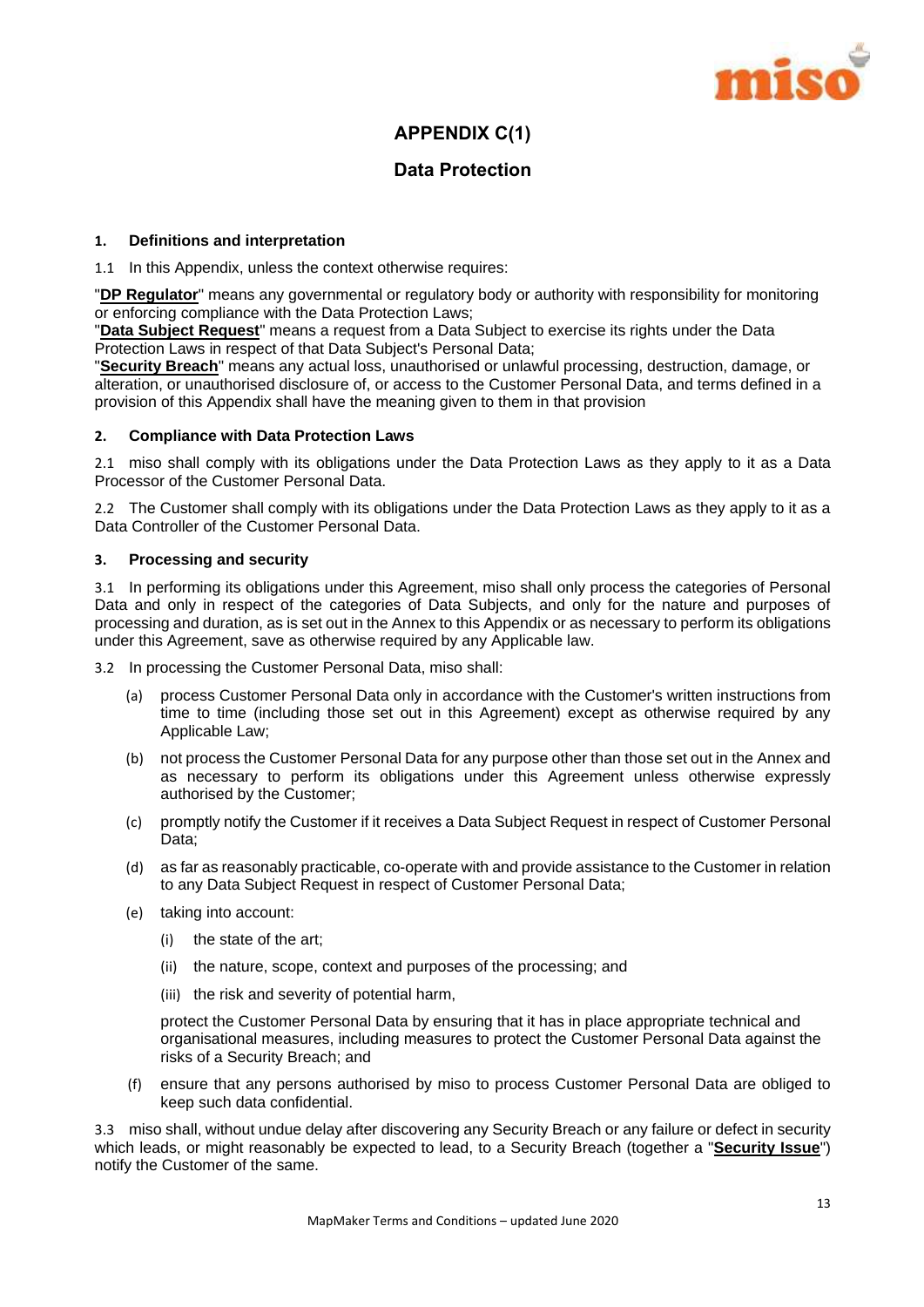

- 3.4 Where a Security Issue arises, miso shall:
	- (a) as soon as reasonably practicable, provide the Customer with details of the Security Issue, the actual or expected consequences of it, and the measures taken or proposed to be taken to address or mitigate it;
	- (b) co-operate with the Customer, and provide the Customer with all reasonable assistance in relation to the Security Issue; and
	- (c) unless required by Applicable Law, not make any notifications to a DP Regulator or any Data Subjects about the Security Issue without the Customer's prior written consent (such consent not to be unreasonably withheld or delayed).

#### **4. Return or destruction of Personal Data**

4.1 Subject to paragraph [4.2,](#page-14-0) miso shall return or, at the election of the Customer, irretrievably delete all Customer Personal Data in its control or possession when it no longer requires such Customer Personal Data to exercise or perform its rights or obligations under this Agreement, and in any event within 30 days following expiry or termination of this Agreement.

<span id="page-14-0"></span>4.2 To the extent that miso is required by Applicable Law to retain all or part of the Customer Personal Data (the "**Retained Data**"), miso shall isolate and cease all processing of the Retained Data other than as required by the Applicable Law.

#### **5. Audit**

5.1 miso shall provide such information, reasonable co-operation and assistance in relation to any request made by the Customer (or its auditors, or its or their representatives) as necessary to demonstrate miso's compliance with the Data Protection Laws in relation to this Agreement.

#### **6. Co-operation and assistance**

6.1 miso shall co-operate with the Customer, and provide such information and assistance as the Customer may reasonably require, to enable the Customer to:

- (a) comply with the Customer's obligations under the Data Protection Laws (including Articles 32-36 of GDPR) in respect of Customer Personal Data; and
- (b) deal with and respond to investigations and requests for information relating to the Customer Personal Data from any DP Regulator.

6.2 If miso receives any complaint, notice or communication from a DP Regulator or other third party (excluding a Data Subject Request) which relates directly or indirectly to Customer Personal Data or to either Party's compliance with the Data Protection Laws, it shall notify the Customer as soon as reasonably practicable.

### <span id="page-14-1"></span>**7. Sub-Processors**

7.1 miso shall not subcontract any processing of the Customer Personal Data to any Sub-Processor except as authorised by the Customer in accordance with this paragraph [7.](#page-14-1) The Customer consents to miso engaging Sub-Processors to process the Data provided that: (i) miso provides at least 30 days' prior notice of the addition of any subcontractor (including details of the processing it performs or will perform) ("**Sub-Processor Notice**"); and (ii) miso complies with paragraphs [7.4](#page-15-0) and [7.5](#page-15-1) of this Appendix.

7.2 The Customer hereby consents to miso's use of the Sub-Processors listed at www.misoportal.co.uk/legal/ which shall be maintained and updated when any Sub-Processor is added or removed in accordance with this paragraph [7.](#page-14-1)

7.3 If within 30 days of receipt of a Sub-Processor Notice the Customer notifies miso in writing of its refusal to consent to miso's appointment of a Sub-Processor on reasonable grounds relating to the protection of Customer Personal Data, then either: (i) miso will not appoint the Sub-Processor; or (ii) if miso does appoint the Sub-Processor, the Customer may elect to terminate the Agreement without penalty or cost to either party save that any portion of the fees paid in advance in respect of Services not yet delivered as at the effective date of termination shall be refunded to the Customer. If after 30 days from receipt of the Sub-Processor Notice the Customer has not indicated its refusal of the appointment of a Sub-Processor in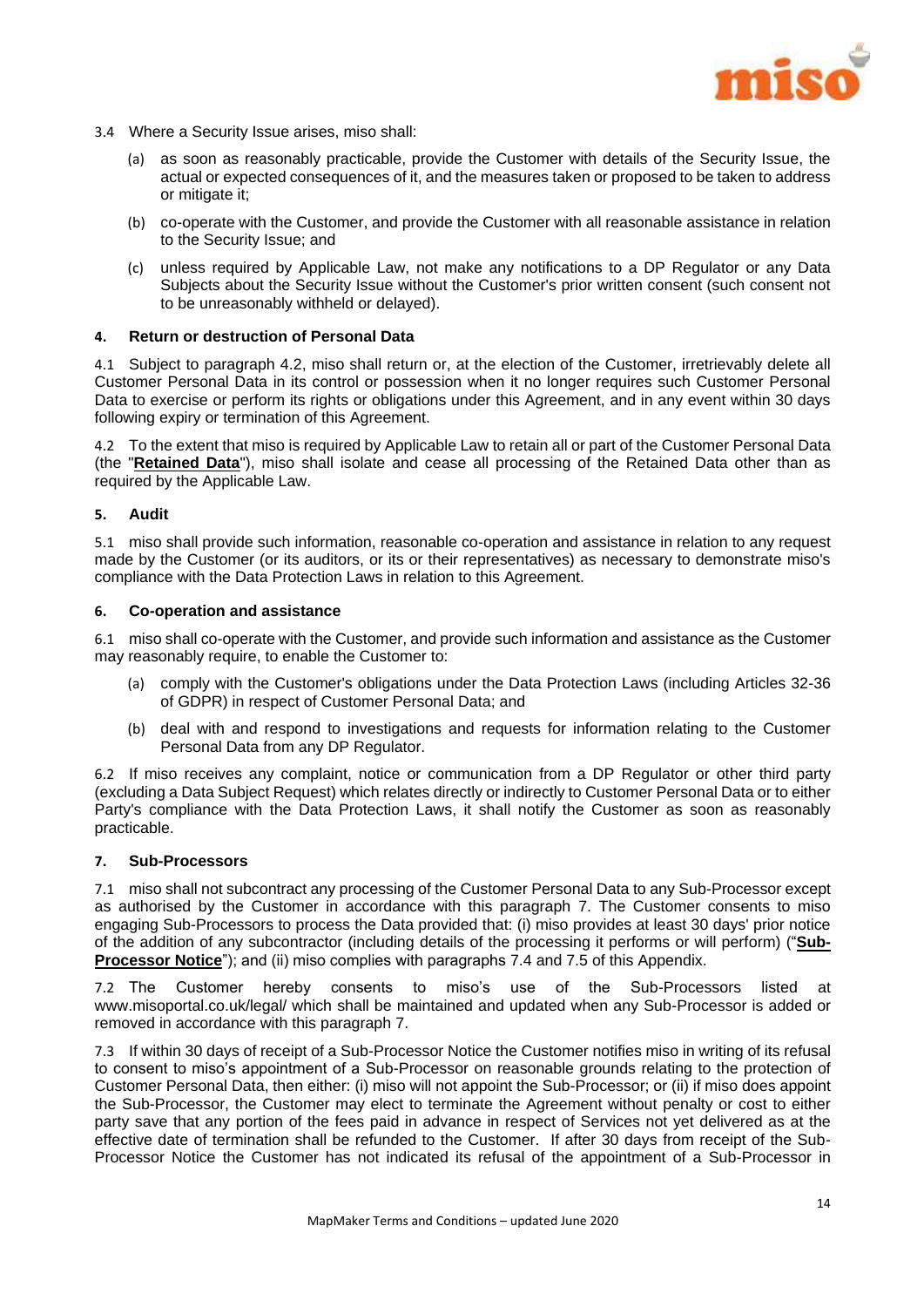

accordance with this paragraph, then the Customer is deemed to have given its consent and miso shall be entitled to appoint the relevant Sub-Processor with immediate effect.

- <span id="page-15-0"></span>7.4 If miso appoints a Sub-Processor, Miso shall ensure that:
	- (a) such Sub-Processor shall only process Customer Personal Data in order to perform one or more of miso's obligations under this Agreement; and
	- (b) it enters into a written agreement or other legally enforceable terms with that Sub-Processor prior to any processing by the Sub-Processor, requiring the Sub-Processor to:
		- (i) process Customer Personal Data only in accordance with the written instructions of miso or the Customer; and
		- (ii) comply with data protection obligations equivalent in all material respects to those imposed on miso under this Appendix.

<span id="page-15-1"></span>7.5 Notwithstanding the appointment of a Sub-Processor, miso is responsible and liable to the Customer for any processing by the Sub-Processor in breach of this Appendix.

## **8. Transfer of Personal Data**

8.1 miso shall only transfer Customer Personal Data outside of the EEA where there is adequate protection for such Customer Personal Data in accordance with applicable Data Protection Laws and as authorised by the Customer in accordance with paragraph 7.

8.2 As at the date of this Appendix the Customer consents to the transfers of Customer Personal Data to those non-EEA locations listed a[t www.misoportal.co.uk/legal.](http://www.misoportal.co.uk/legal) miso shall ensure that such list is maintained and updated from time to time to reflect any changes.

#### **9. Precedence**

In relation to the subject matter of this Appendix and its Annex, in the event of any inconsistency between the provisions of this Appendix and its Annex and the other provisions of the Agreement including any schedule or annex thereto, the provisions of this Appendix and its Annex shall prevail.

miso reserves the right to change their Data Protection Policy documentation and its location from time to time.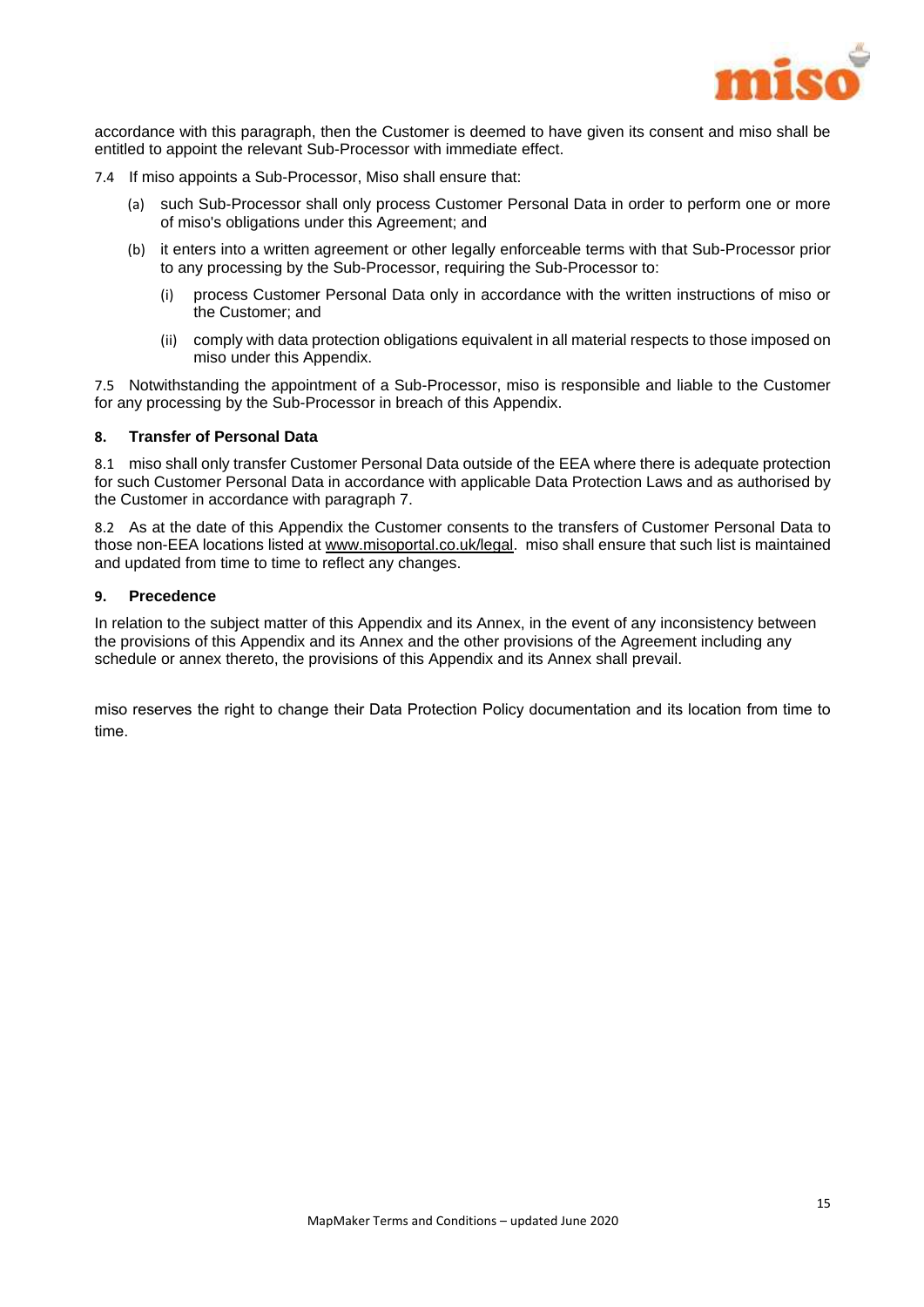

## **APPENDIX C(2)**

## **Data Processing Activities**

We want you to know what Personal Data Processing activities happen when you use our Services.

## **1. Processing by the provider**

## **1.1. Scope**

To allow us to provide the MapMaker Service to you.

## **1.2. Nature**

When you need a map and only a map, MapMaker selects, cuts and produces one for you. MapMaker takes Ordnance Survey's (OS) most detailed mapping data, OS MasterMap, and makes it available to you via a simple intuitive interface.

## **1.3. Purpose of processing and types of personal data**

We may process personal data for more than one lawful ground depending on the specific purpose for which we are using your data. Please contact us if you need specific details about the specific legal ground that we are relying on to process your personal data, where more than one ground has been set out in the table below.

| <b>Purpose / Activity</b>                                                                                                                                                         | Type of data                                                                                                                                                          | Lawful basis for processing including basis of<br>legitimate interest                                                                                                                                                                                                                                                   |
|-----------------------------------------------------------------------------------------------------------------------------------------------------------------------------------|-----------------------------------------------------------------------------------------------------------------------------------------------------------------------|-------------------------------------------------------------------------------------------------------------------------------------------------------------------------------------------------------------------------------------------------------------------------------------------------------------------------|
| To register you as a new<br>customer                                                                                                                                              | <b>Identity</b><br>Contact<br>$\bullet$                                                                                                                               | Performance of a contract with you                                                                                                                                                                                                                                                                                      |
| To process and deliver your<br>order including payment and<br>collection or recovery of those<br>payments                                                                         | Identity<br>$\bullet$<br>Contact<br>$\bullet$<br>Financial<br>$\bullet$<br>Transaction<br>$\bullet$<br>Marketing and<br>$\bullet$<br>communications                   | Performance of a contract with you<br>$\bullet$<br>Necessary for our legitimate interests (debt<br>$\bullet$<br>collection)                                                                                                                                                                                             |
| To manage our relationship with<br>you which will include:<br>• Notifying you about changes in<br>our terms or privacy policy<br>• Asking you for feedback or<br>take a survey    | Identity<br>$\bullet$<br>Contact<br>$\bullet$<br>Profile<br>$\bullet$<br>Marketing and<br>$\bullet$<br>communications                                                 | Performance of a contract with you<br>$\bullet$<br>Necessary to comply with a legal obligation<br>$\bullet$<br>Necessary for our legitimate interests (to keep our<br>$\bullet$<br>records updated and to study how customers use<br>our products/services)                                                             |
| To enable you to take part in a<br>competition, prize draw, or<br>survey                                                                                                          | Identity<br>$\bullet$<br>Contact<br>$\bullet$<br>Profile<br>$\bullet$<br>Usage<br>$\bullet$<br>Marketing and<br>$\bullet$<br>communications                           | Performance of a contract with you<br>٠<br>Necessary for our legitimate interests (to keep our<br>٠<br>records updated and to study how customers use<br>our products/services)                                                                                                                                         |
| To administer and protect our<br>business and website (including<br>troubleshooting, data analysis,<br>testing, system maintenance,<br>support, reporting and hosting of<br>data) | Identity<br>$\bullet$<br>Contact<br>$\bullet$<br>Technical<br>$\bullet$                                                                                               | Necessary for our legitimate interests (for running<br>$\bullet$<br>our business, provision of administration and IT<br>services, network security, to prevent fraud and in<br>the context of a business reorganisation or group<br>restructuring exercise)<br>Necessary to comply with a legal obligation<br>$\bullet$ |
| To deliver relevant website<br>content and advertisements to<br>you and measure or understand<br>the effectiveness of the<br>advertising we serve to you                          | Identity<br>$\bullet$<br>Contact<br>$\bullet$<br>Profile<br>$\bullet$<br>Usage<br>$\bullet$<br>Marketing and<br>$\bullet$<br>communications<br>Technical<br>$\bullet$ | Necessary for our legitimate interests (to study<br>$\bullet$<br>how customers use our products/services, to<br>develop them, to grow our business and to inform<br>our marketing strategy)                                                                                                                             |
| To use data analytics to improve<br>our website, products/services,<br>marketing, customer<br>relationships and experiences                                                       | Technical<br>$\bullet$<br>Usage<br>$\bullet$                                                                                                                          | Necessary for our legitimate interests (to define<br>$\bullet$<br>types of customers for our products and services,<br>to keep our website updated and relevant, to<br>develop our business and to inform our marketing<br>strategy)                                                                                    |
| To make suggestions and<br>recommendations to you about<br>goods or services that may be of<br>interest to you                                                                    | Identity<br>Contact<br>$\bullet$<br>Technical<br>$\bullet$<br>Usage<br>$\bullet$                                                                                      | Necessary for our legitimate interests (to develop<br>٠<br>our products/services and grow our business)                                                                                                                                                                                                                 |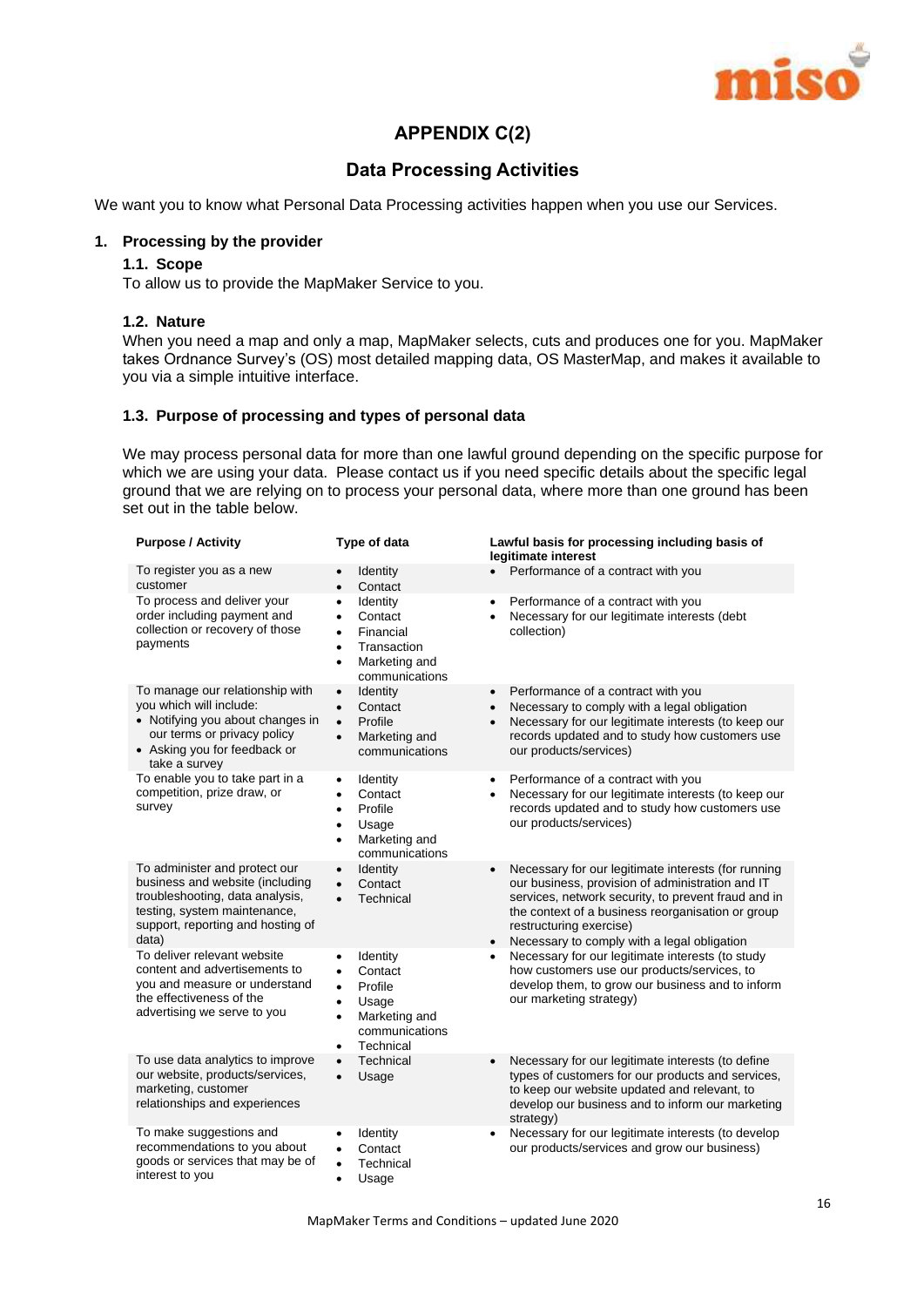

Profile

## **1.4. Duration of the processing**

Whenever we collect or process your personal data, we'll only keep it for as long as is necessary for the purpose for which it was collected. At the end of that retention period (usually no longer than seven years), your data will either be deleted completely or anonymised, for example by aggregation with other data so that it can be used in a non-identifiable way for statistical analysis and business planning. For information stored in backup archives, we will securely store the information and isolate it from any further use until deletion is possible.

## **2. Categories of data subject**

- **2.1. When using this Service, the groups of individual's data by category**
- Your *end users using the service* that you deliver
- The personal data about your *employees and contractors* that we collect as a Customer of ours to complete account administration and set up
- The personal data that we collect about the *service user access* technical information (e.g. browser, IP address)
- The details of your *employee and contractor interactions* with us when you require support for the Service (information that you choose to submit)

miso reserves the right to change their Data Processing Activities documentation and its location from time to time.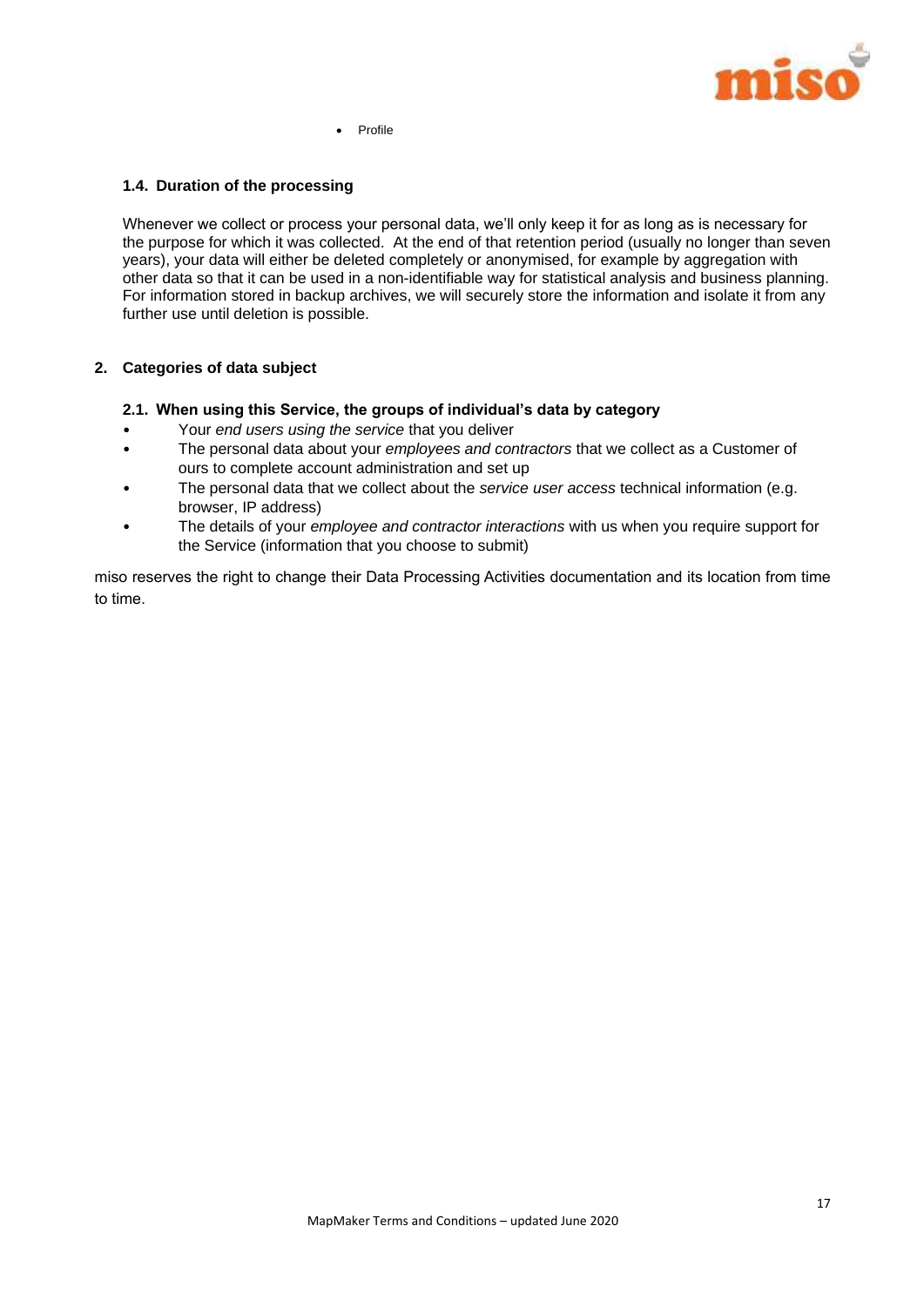

## **APPENDIX D**

## **Information Security**

Our information security document is available on our website.

miso reserves the right to change their Information Security document and its location from time to time. The current copy, including the update date, can be found at www.misoportal.com